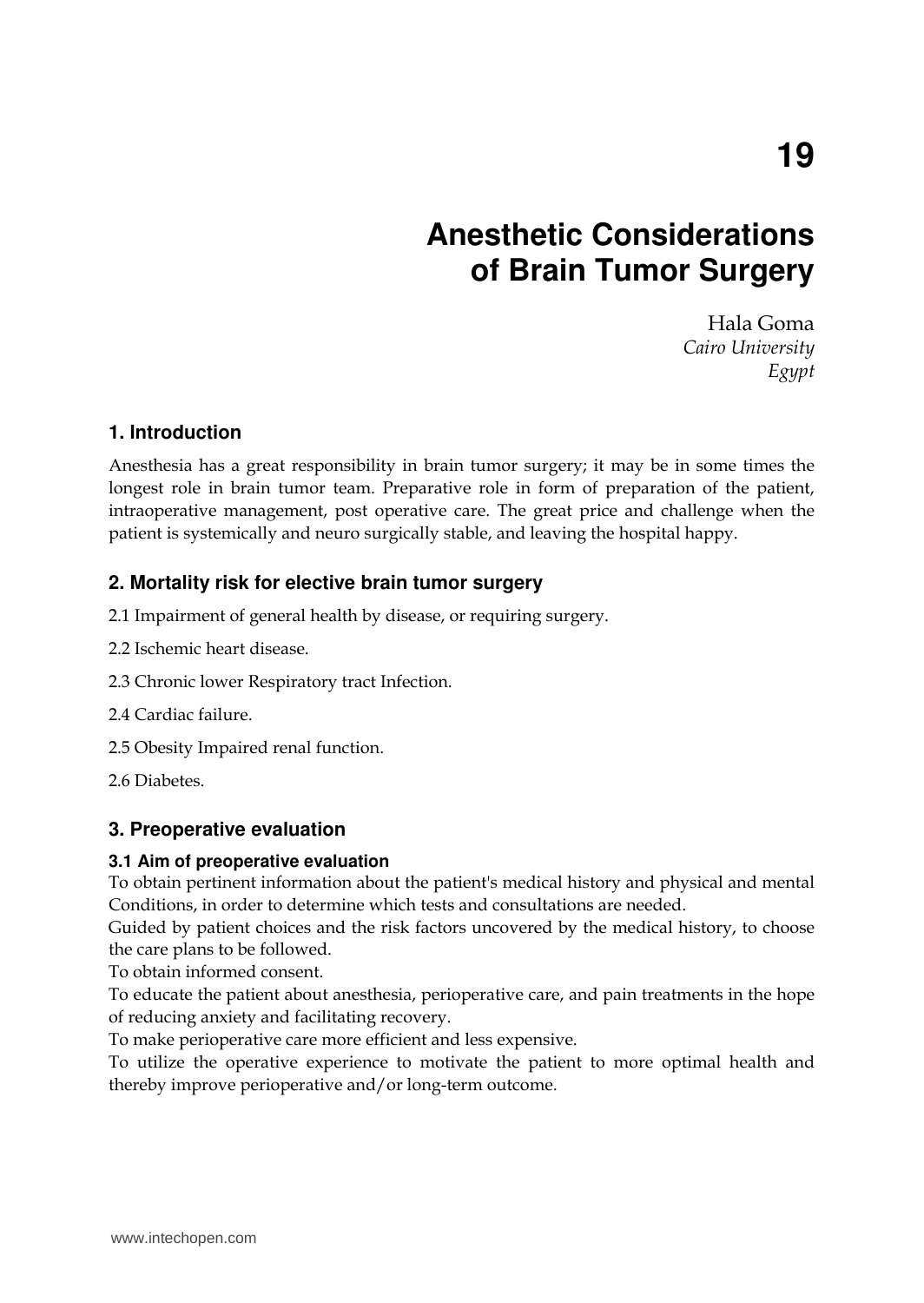| <b>History Point</b>             | Concern/Area to Evaluate              | Anesthesia Plans That May Require<br><b>Extra Time</b>                                                  |
|----------------------------------|---------------------------------------|---------------------------------------------------------------------------------------------------------|
| Airway perceived                 |                                       | Head, eyes, ears, nose, throat, Obtain fiber optic equipment; obtain<br>skilled                         |
| as difficult to<br>intubate.     | airway; prior anesthesia<br>outcomes. | Help.                                                                                                   |
| Asthma                           | Pulmonary disease                     | Optimize therapy; use<br>bronchodilators;                                                               |
|                                  |                                       | possibly extubate during deep<br>anesthesia.                                                            |
| Diabetes, insulin<br>dependent.- | Endocrine, metabolic,<br>diabetes     | Discuss insulin management with<br>patient and                                                          |
|                                  |                                       | primary care doctor; monitor blood<br>glucose intra operatively; determine<br>presence of               |
|                                  |                                       | autonomic neuropathy and plan<br>management                                                             |
|                                  |                                       | appropriately, such as administration<br>οf                                                             |
|                                  |                                       | metoclopramide and PACU or ICU<br>stay.                                                                 |
| Drug abuse                       | Social history                        | Consider HIV testing; prescribe<br>medications to avoid withdrawal<br>symptoms in perioperative period. |
|                                  |                                       |                                                                                                         |
| Gastroesophageal                 | Gastrointestinal disease:<br>hiatus   | Administer H2 antagonists or oral<br>antacids and                                                       |
| reflux or hiatus<br>hernia.      | Hernia.                               | use rapid-sequence induction of<br>anesthesia; or use awake intubation<br>techniques and obtain         |
|                                  |                                       | appropriate equipment.                                                                                  |
| Heart disease:                   | Antibiotic prophylaxis.               | Arrange for antibiotic administration 1<br>h prior                                                      |
| valve disease,                   |                                       | to surgery.                                                                                             |

## **3.2 Table 1. Medical problems discovered on pre anesthetic evaluation that could prompt a change in patient management**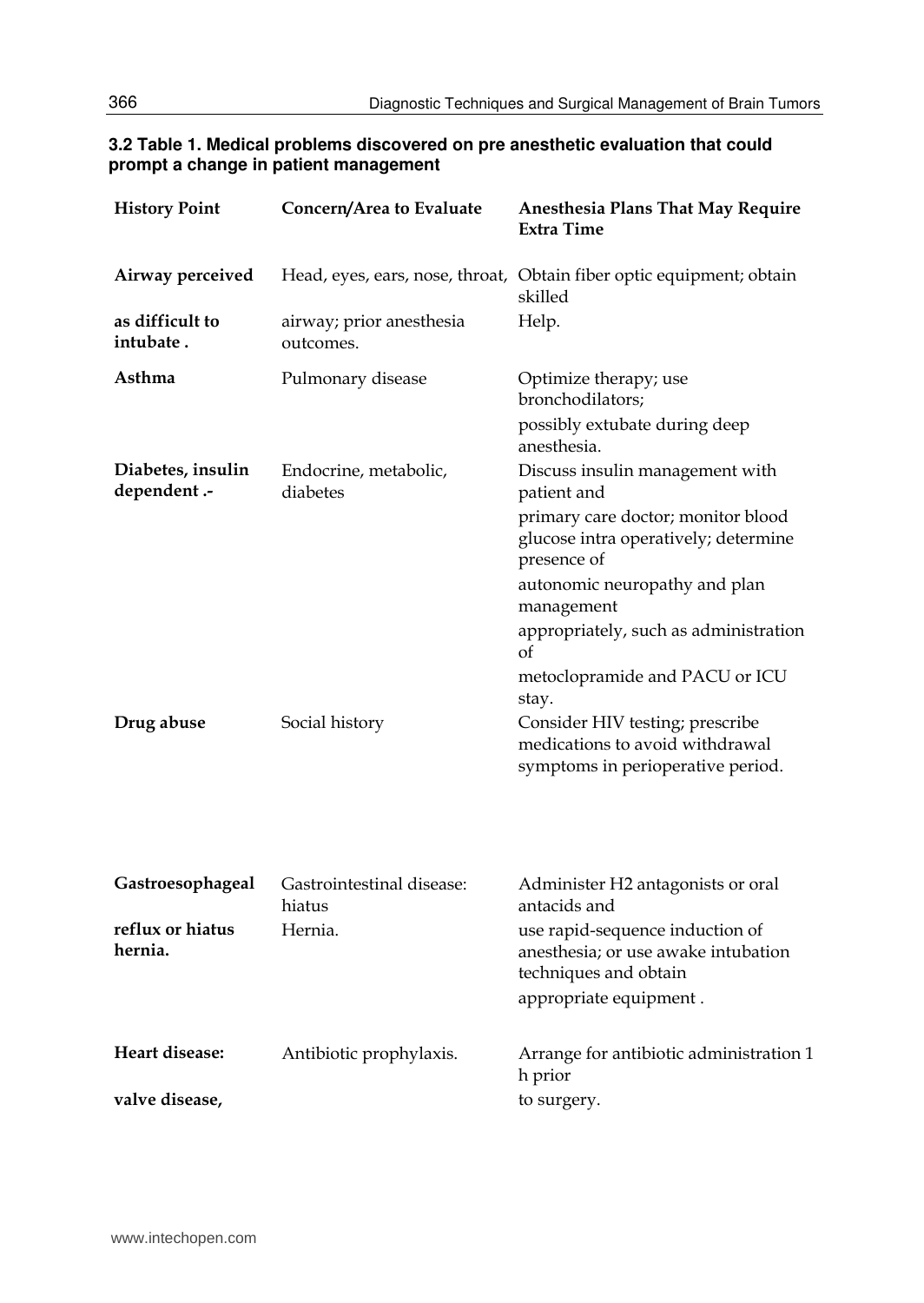| <b>History Point</b>                           | Concern/Area to Evaluate                                                                                                                                    | Anesthesia Plans That May Require<br><b>Extra Time</b>               |
|------------------------------------------------|-------------------------------------------------------------------------------------------------------------------------------------------------------------|----------------------------------------------------------------------|
| risk of subacute<br>bacterial<br>Endocarditis. |                                                                                                                                                             |                                                                      |
| Malignant                                      | Prior anesthetic/surgical history Obtain clean anesthesia machine;<br>use                                                                                   |                                                                      |
| hyperthermia<br>history, family                | appropriate technique and precautions; have agents to treat<br>malignant hyperthermia available.                                                            |                                                                      |
| history, or                                    |                                                                                                                                                             |                                                                      |
| suspected                                      |                                                                                                                                                             |                                                                      |
| potential history                              |                                                                                                                                                             |                                                                      |
| inhibitors.                                    | <b>Monoamine oxidase</b> CNS: psychiatric/medication Discontinue therapy preoperatively if<br>patient is not suicidal; plan for perioperative pain therapy. |                                                                      |
| Pacemaker or                                   | Cardiovascular disease:                                                                                                                                     | Evaluate cause of pacemaker<br>implementation;                       |
| automatic                                      | Electrocardiogram.                                                                                                                                          | obtain repolarizing equipment or<br>magnet; use                      |
| implantable<br>cardiac<br>defibrillator.       |                                                                                                                                                             | electrocautery with altered position; use<br>bipolar electrocautery. |
| Peripheral motor                               | CNS disease: neurologic deficit Avoid depolarizing muscle relaxants.                                                                                        |                                                                      |
| Neuropathy.                                    |                                                                                                                                                             |                                                                      |
| Pregnancy or                                   | Genitourinary: pregnancy                                                                                                                                    | Monitor fetal heart rate; use oral<br>antacids;                      |
| uncertain                                      |                                                                                                                                                             | adjust induction of anesthesia;<br>determine status                  |
| Pregnancy status.                              |                                                                                                                                                             | of pregnancy.                                                        |
| Pulmonary                                      | Pulmonary disease:                                                                                                                                          | Use disposable breathing circuit or clean                            |
| Tuberculosis.                                  | Tuberculosis.                                                                                                                                               | equipment; ensure adequate treatment<br>of pulmonary TB.             |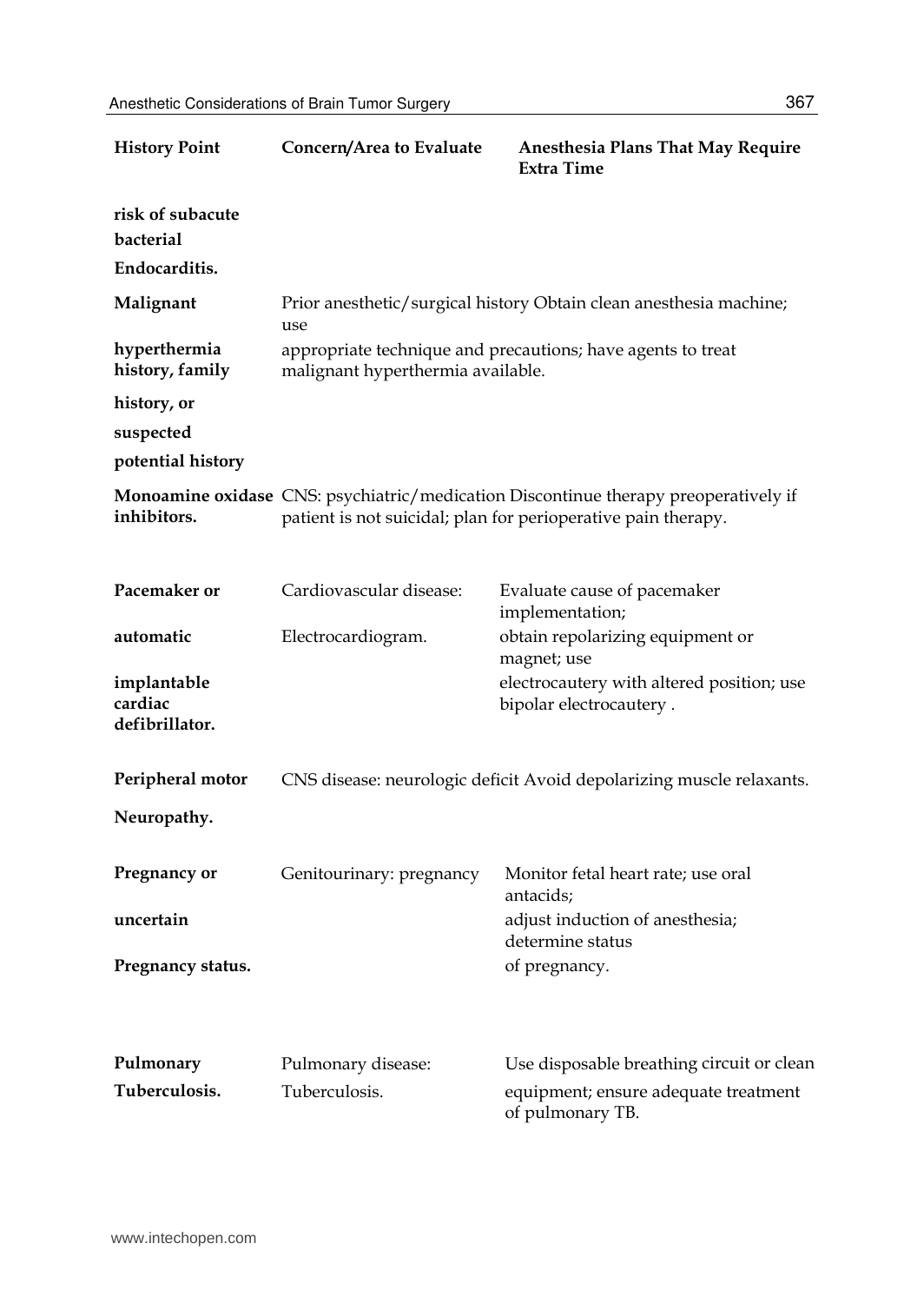## **3.3 Physical examination**

Determination of arterial blood pressure in both arms, and in at least one arm 2 minutes after the patient assumes the upright position after lying down. (Third and fourth heart sounds).

Examination of the carotid and jugular pulses.

Examination of the chest and auscultation of the bases of the heart for subtle rales suggestive of congestive heart failure, or for rhonchi, wheezes, and other sounds indicative of lung disease. (Although history-taking may detect these symptoms that point to lung disease as accurately as auscultation.

Observation of the patient's walk for signs of neurologic disease and to assess back mobility and general health.

Examination of the eyes for abnormal movement and, along with the skin, for signs of jaundice, cyanosis, nutritional abnormalities, and dehydration.

The fingers are checked for clubbing.

Examination of the airway and mouth for neck mobility, tongue size, oral lesions, and ease of intubation.

Examination of the legs for bruising, edema, clubbing, mobility, sensation.

## **3.4 Preoperative surgical evaluation**

The level of consciousness, neurological deficits and occurrence of seizures need to be noted. The existence of intracranial space occupation and raised ICP (persistent headache, vomiting, papilloedema) must be evaluated.

**Posterior fossa tumors** may cause bulbar palsy and the lower cranial nerves should be examined for impairment of swallowing or laryngeal palsy. A history of repeated aspiration of stomach contents, perhaps with nocturnal bronchospasm, reveals laryngeal incompetence.

The assessment of supratentorial lesions is made considerably easier by the improvement in imaging techniques, CT scanning and MRI. These allow early, precise location of lesions and give some idea of the probable histological diagnosis. The scans should be examined to give information on:

- Size of mass;
- Ventricular distortion or CSF obstruction;
- Midline shift;
- Amount of edema;
- Degree of contrast enhancement;
- Proximity to venous sinus.
	- The size of the mass depends partly on whether the tumor is developing in a silent or an eloquent area of the brain. Tumors in a silent area may grow so large before they present that they cause a very considerable compromise of intracranial dynamics.
	- Assessment of the degree of intracranial space occupation is important; if there is more than 10 mm shift of the midline structures, for example, volatile agents should be used with care. The amount of edema may turn a relatively small lesion into a more serious problem.
	- The degree of enhancement with intravenous radiographic contrast shows the degree of abnormal or damaged. Blood–brain barrier (BBB) in the lesion and it is through this damaged BBB that the contrast penetrated to the stroma of the tumor.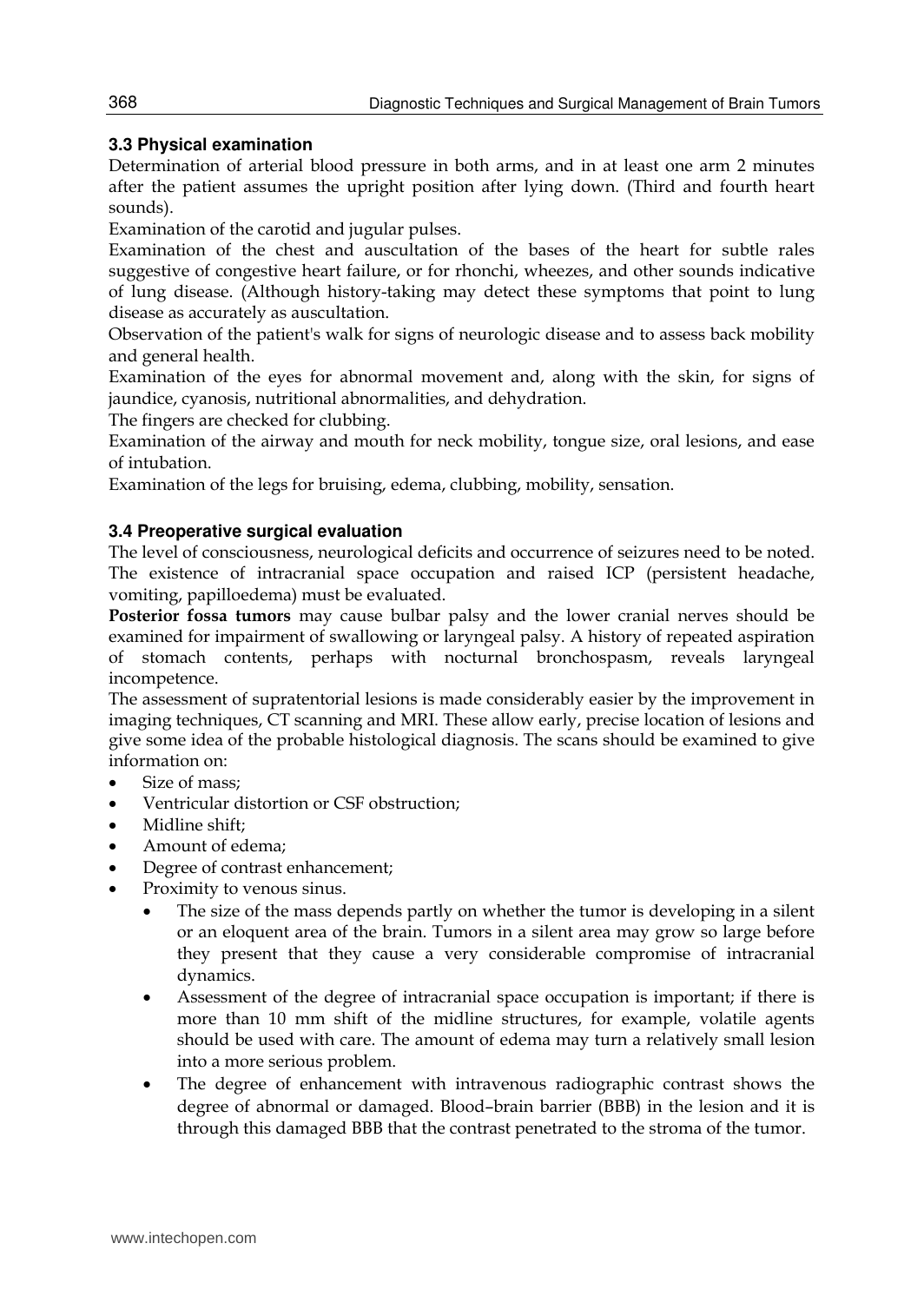- A vascular tumor may have a low vascular resistance and frequently in angiography cerebral veins draining the tumor fill early, during the arterial or capillary phases of the angiogram, reflecting the fast flow. Such a tumor, especially if it is near one of theVenous sinuses, has the potential for causing major blood loss as resection is undertaken.
- The increasing availability of metabolic imaging such as PET, MR spectroscopy and single photon emission tomography (using thallium-201 which is specifically taken up by tumor cells but not by necrotic areas) will offer more precise information on the size and location of the tumor. Patients suspected of having an astrocytoma should undergo stereotactic biopsy prior to craniotomy to confirm the histological diagnosis.

## **3.5 Preoperative investigation**

## **Electrocardiogram (ECG).**

## **ECG** Abnormality.

T wave ,ST segment ,Arrhythmias ,SVT or PVC ,PAC ,QRS ,Q wave.

Ventricular conduction defects AV block ,AV, atrioventricular; ECG, electrocardiogram; LVH, Left ventricular hypertrophy; PAC, premature atrial contractions; PVC, premature ventricular contractions; SVT, supraventricular tachycardia.

## **Chest Radiographs.**

Tracheal deviation or compression; mediastinal masses; pulmonary nodules; a solitary lung mass; aortic aneurysm; pulmonary edema; pneumonia; atelectasis; new fractures of the vertebrae, ribs, and clavicles; dextrocardia; and cardiomegaly. However, a chest radiograph probably would not detect the degree of chronic lung disease requiring a change in anesthetic technique any better than would the history or physical examination.

## **Echocardiography is indicated in ischemic, valvular ,and pronged hypertension and diabetes.**

*Labaratory investigation:* 

Hemoglobin, Hematocrit, and White Blood Cell Counts.

Blood Chemistries, Urinalysis, and Clotting Studies,fasting blood glucose, renal, hepatic functions, BUN, hepatitis markers for A and C for medico legal risk posed by post anesthetic ,jaundice .

## **Preparation of blood transfusion:**

A large meningioma can be associated with heavy blood loss but for most craniotomies 2–4 units of blood are sufficient.

## **3.6 Preoperative medication**

Normal medication, especially anticonvulsants and antihypertensive drugs, should be continued until just before surgery. Sedative premedication may be desirable in order to allay anxiety. Respiratory depression with subsequent hypercarbia should be avoided, especially in the presence of raised ICP. For this reason we avoid opiates and usually prescribe 10–20 mg of temazepam or 10–15 mg, diazepam, with 10 mg metoclopramide orally 90 min preoperatively.

# **4. Monitoring**

## **4.1 Standard monitoring**

Heart rate and rhythm (electrocardiogram), noninvasive and direct arterial blood pressure measurement, pulse oximetry, end-tidal CO<sub>2</sub>, body temperature, urinary output, CVP, and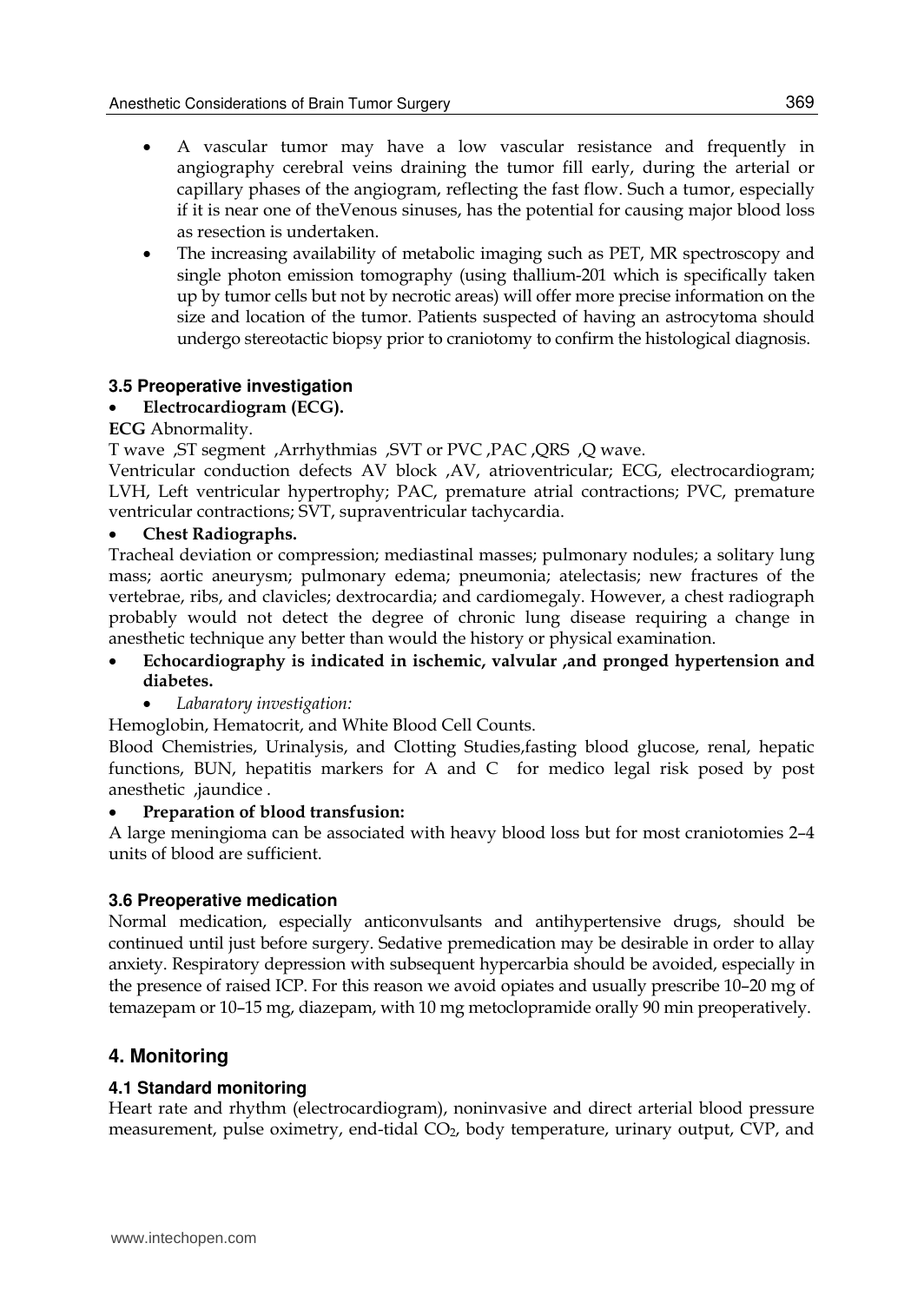neuromuscular blockade. Arterial blood gases, hematocrit, electrolytes, glucose, and serum osmolarity should be measured periodically.

## **4.2 Monitoring for air embolism**

Detection of venous air embolism by Doppler ultrasound should be considered for surgical procedures in which veins in the operative site are above the level of the heart.

## **4.3 Brain monitoring**

Electroencephalogram, evoked potentials, jugular venous bulb oxygen saturation (Sjo2), flow velocity measured by transcranial Doppler (TCD), brain tissue  $Po_2$  (bt $Po_2$ ), and ICP may be used.

- The Sjo<sub>2</sub> provides continuous information about the balance between global cerebral oxygen supply and demand. A  $S_0$  of  $\leq 50\%$  for  $\geq 15$  minutes is a poor prognostic sign and is often associated with a poor neurologic outcome. The decrease in Sjo<sub>2</sub> could be caused by excessive hyperventilation, decreased CPP, cerebral vasospasm, or a combination.
- Flow velocity of basal cerebral arteries as measured by the TCD technique is helpful in assessing the cerebral circulatory state at the bedside. However, it does not provide an absolute value for the CBF.
- Near-infrared spectroscopy, currently available in clinical practice, provides relative information about changes of oxy- and deoxyhemoglobin and the cytochrome oxidase redox status in the brain tissue of interest in a noninvasive and continuous fashion.
- ICP the association between severity of ICP elevation and poor outcome is well known. Monitoring ICP is useful, therefore, not only as a guide to therapy, but also for assessing.

## **5. Intraoperative management**

The major goals of anesthetic management are to (a) optimize cerebral perfusion and oxygenation, (b)) provide adequate surgical conditions for the neurosurgeons with a slack brain and low intracranial pressure (ICP). When a patient has an intracranial spaceoccupying lesion (SOL), the achievement of a low ICP during surgery demands a careful choice of the most appropriate anesthetic and an attention to detail. A badly administered or inappropriate anaesthetic may add to the intracranial problems generated by the space occupation, increasing ICP. General anesthesia is recommended to facilitate control of respiratory and circulatory function.

#### **5.1 Factors that influence cerebral blood flow PaO2.**

PaCO2.

## *Cerebral metabolic rate.*

- Arousal/pain.
- Seizures.
- Temperature.
- Anesthetics.

## *Blood pressure/status of autoregulation.*

Vasoactive agents.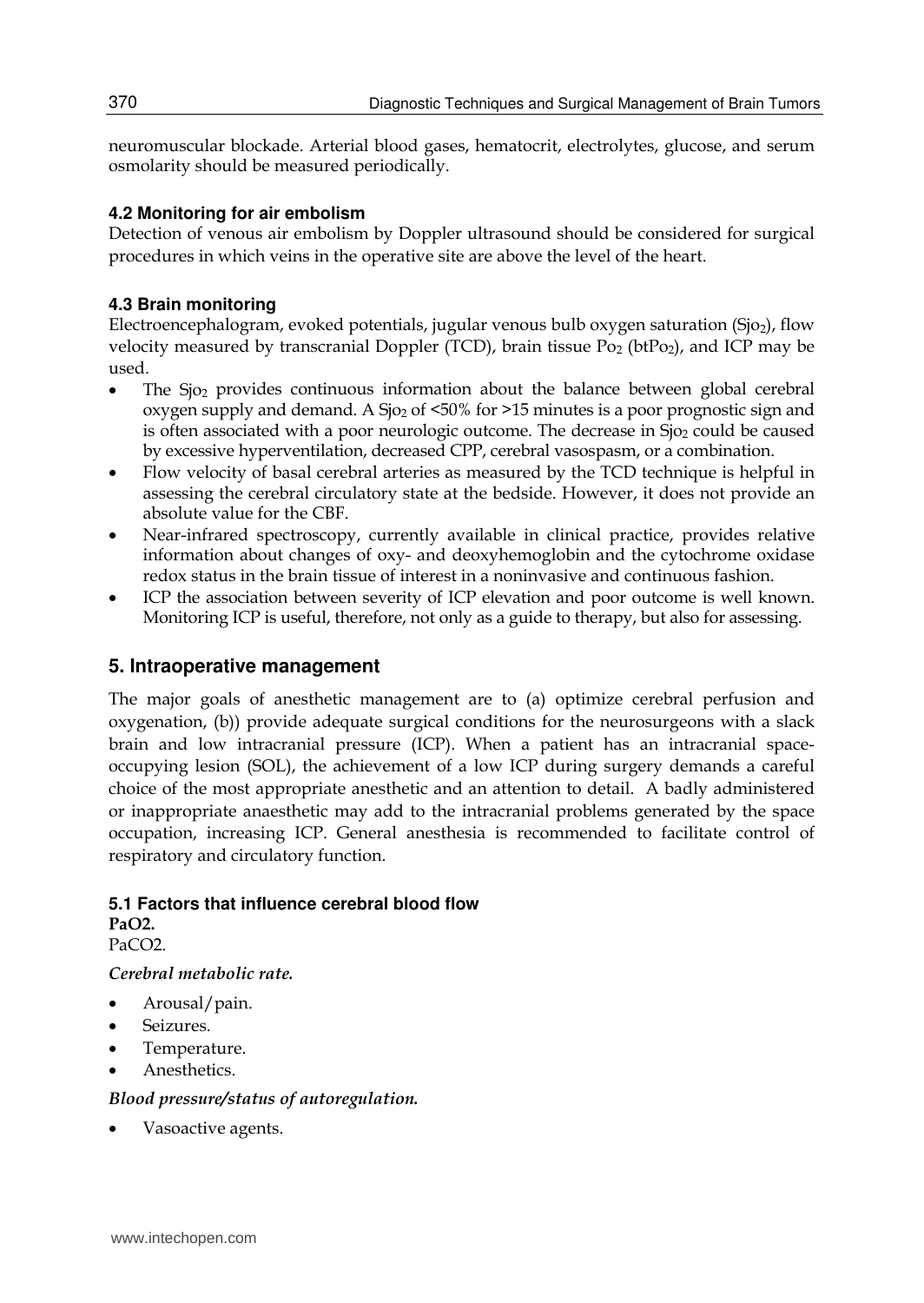- Anesthetics.
- Pressors.
- Inotropes

#### **5.2 The effects of anesthetics on intracranial and cerebral perfusion pressures**

Intravenous anesthetics:

Barbiturates. Thiopental and pentobarbital decrease CBF, cerebral blood volume (CBV), and ICP. The reduction in ICP with these drugs is related to the reduction in CBF and CBV coupled with metabolic depression. These drugs will also have these effects in patients who have impaired  $CO<sub>2</sub>$  response.

Etomidate. As with barbiturates, etomidate reduces CBF, CMRo<sub>2</sub>, and ICP. Systemic hypotension occurs less frequently than with barbiturates. Prolonged use of etomidate may suppress the adrenocortical response to stress.

Propofol. The cerebral hemodynamic and metabolic effects of propofol are similar to those of barbiturates. Propofol might be useful in patients who have intracranial pathology if hypotension is avoided. Because the context-sensitive half-life is short, emergence from anesthesia is rapid, even after prolonged administration. This may offer an advantage over other intravenous anesthetics in providing the opportunity for early postoperative neurologic evaluation. Because of propofol's potent circulatory depressant effect, recent studies have shown a reduction in jugular bulb oxygen saturation during propofol anesthesia. Propofol can also reduce CBF more than CMRo<sub>2</sub>, producing ischemia under certain conditions. Therefore, care should be taken when hyperventilating patients during propofol anesthesia.

Benzodiazepines. Diazepam and midazolam may be useful either for sedating patients or inducting anesthesia because these drugs have minimal hemodynamic effects and are less likely to impair cerebral circulation. Diazepam, 0.1 to 0.2 mg/kg, may be administered for inducting anesthesia and repeated, if necessary, up to a total dose of  $0.3$  to  $0.6 \text{ mg/kg}$ . Midazolam, 0.2 mg/kg, can be used for induction and repeated as necessary.

Narcotics.in clinical doses, narcotics produce a minimal to moderate decrease in CBF and CMRo2. When ventilation is adequately maintained, narcotics probably have minimal effects on ICP. Despite its small ICP-elevating effect, fentanyl provides satisfactory analgesia and permits the use of lower concentrations of inhalational anesthetics. When these drugs are used, measures to maintain systemic blood pressure need to be implemented.

Inhalational anesthetics:

Isoflurane has less effect on CBF and ICP than halothane has. Because isoflurane depresses cerebral metabolism, it may have a cerebral protective effect when the ischemic insult is not severe. Data favor the use of isoflurane over either halothane or enflurane. Isoflurane in concentrations of >1 minimum alveolar concentration should be avoided, however, because it can cause substantial increases in ICP.

Sevoflurane. Clinical studies have demonstrated, however, that sevoflurane's effect on cerebral hemodynamics is either similar to or milder than that of isoflurane. The disadvantage of sevoflurane is that its biodegraded metabolite may be toxic in high concentrations. There is no evidence of an adverse effect at clinically used concentrations, however, unless sevoflurane is administered in a low-flow circuit for prolonged periods. Rapid emergence from anesthesia with sevoflurane may be an advantage because it facilitates early postoperative neurologic evaluation.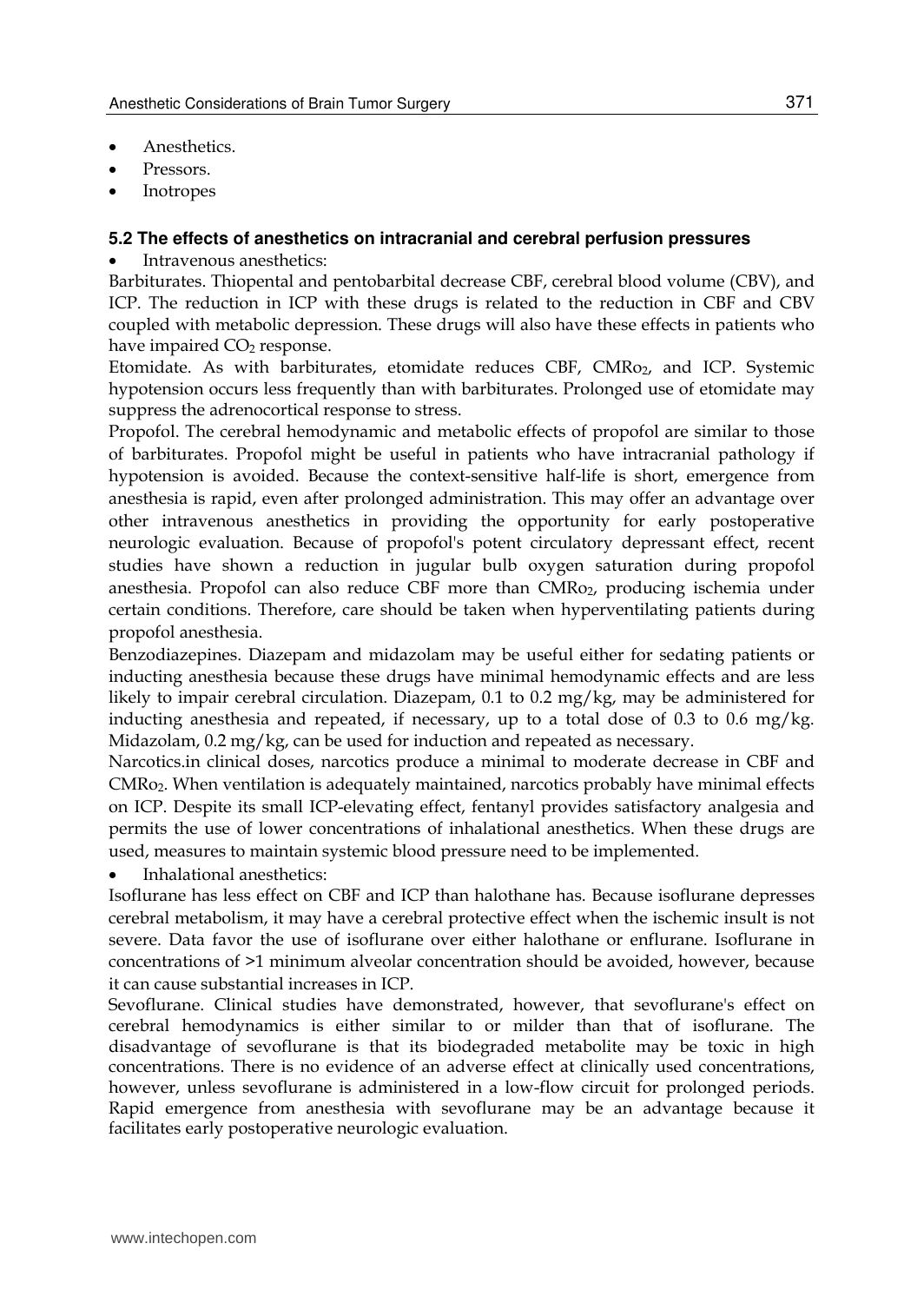Desflurane. Desflurane at high concentrations appears to increase ICP.

Nitrous oxide  $(N_2O)$ . N<sub>2</sub>O dilates cerebral vessels, thereby increasing ICP. Patients who have intracranial hypertension or a decrease in intracranial compliance should, therefore, not receive this drug.

Local anesthetic. The infiltration of either lidocaine 1% or bupivacaine 0.25%, with or without epinephrine, in the skin around the scalp incision and the insertion sites for the pin head holder is helpful in preventing systemic and intracranial hypertension in response to these stimuli and avoiding the unnecessary use of deep anesthesia.

 Muscle relaxants. Adequate muscle relaxation facilitates appropriate mechanical ventilation and reduces ICP. Coughing and straining are avoided because both can produce cerebral venous engorgement.

Vecuronium appears to have minimal or no effect on ICP, blood pressure, or heart rate and would be effective in patients with head injuries. This drug is given as an initial dose of 0.08 to 0.1 mg/kg followed by infusion at a rate of 1 to 1.7 mcg /kg /minute.

Pancuronium does not produce an increase in ICP but can cause hypertension and tachycardia because of its vagolytic effect, thereby increasing the patient's risk.

Atracurium has no effect on ICP. Because of its rapid onset and short duration of action, a bolus dose of 0.5 to 0.6 mg/kg followed by a continuous infusion at a rate of 4 to 10 mcg/kg/minute is administered with monitoring of neuromuscular blockade.

Rocuronium is useful for intubation because of its rapid onset of action and lack of effect on intracranial dynamics. For maintenance, drugs with longer durations of action are recommended.

## **5.3 Induction**

- Adequate preoperative anxiolysis in the anesthetic room
- Electrocardiogram, capnometer, pulse oximeter, noninvasive blood pressure
- Venous, arterial lines: insert under LA
- Furosemide 1 mg/kg
- Preoxygenation.
- fentanyl, 1-2 mcg/kg, (alfentanil,,sufentanil,remifentanil),Propofol, 1.25-2.5 mg/kg, or thiopental, 3-6 mg/kg, then non depolarizing myo-relaxant
- Control ventilation (Paco<sub>2</sub>  $\sim$  35 mm Hg)
- Intubation. The airway should be secured with an armoured endotracheal tube, taped on the contra lateral side to operation It may be desirable to secure the tube further using a throat pack. Careful taping is required to prevent both extubation and venous congestion.

# **5.4 Intraoperative respiratory management**

## **5.5 Mechanical ventilation**

Ventilation of the lungs is arranged so that there is a slow rate, with a long expiratory pause; PEEP is normally not applied. A naso gastric tube should be considered for long operations. Mechanical ventilation is adjusted to maintain a Paco<sub>2</sub> of around 35 mm Hg. The fraction of inspired oxygen (Fio<sub>2</sub>) is adjusted to maintain a Pao<sub>2</sub> of  $>100$  mm Hg.

## **5.6 Deliberate hypoventilation**

Hypoventilation also increases cerebral blood flow and cerebral blood volume, which may impair surgical exposure. Until the benefits of hypoventilation are confirmed, mild hyperventilation is the more common practice.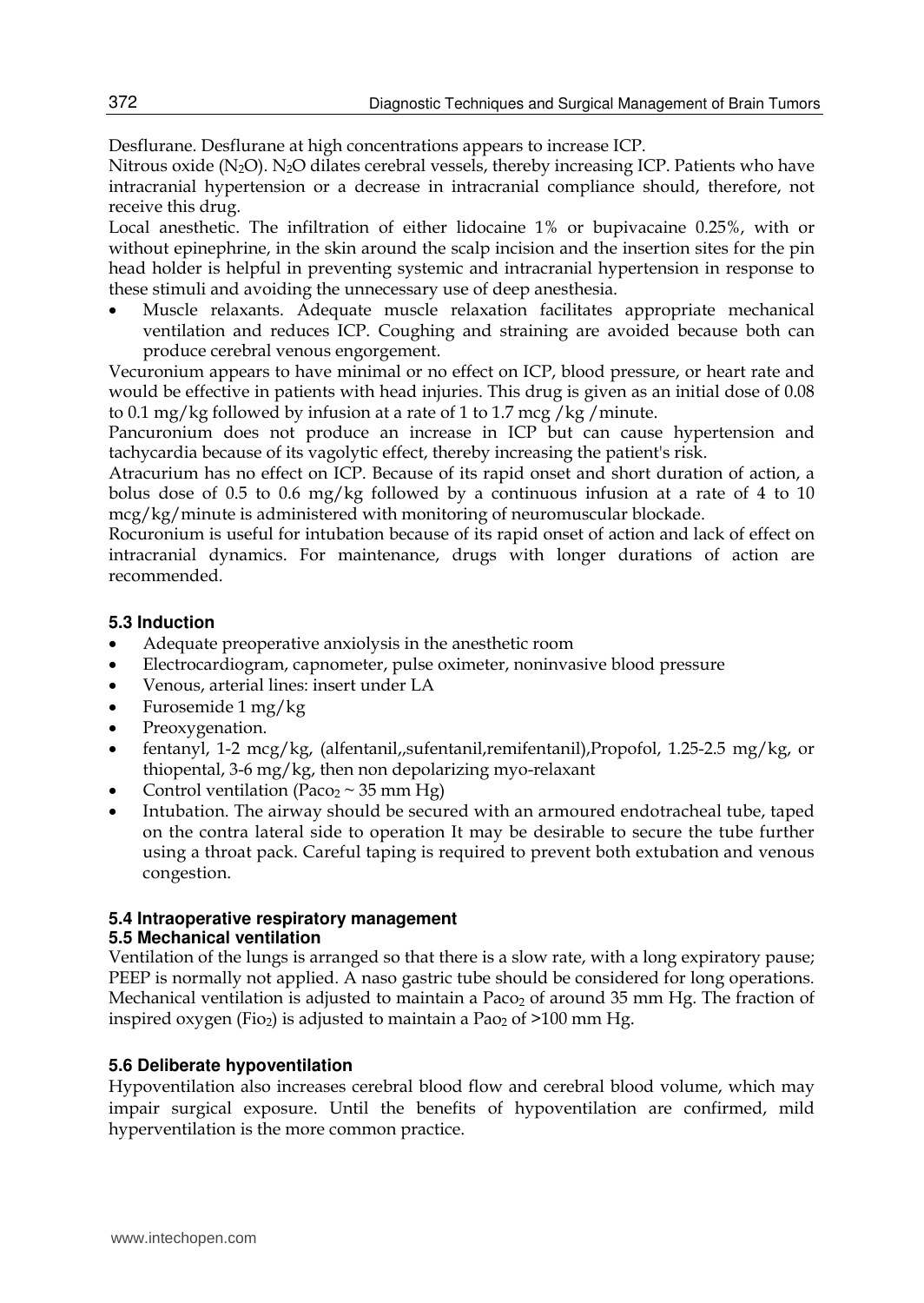## **5.7 Position**

Operations may last several hours so the patient should be carefully positioned with bony points padded, eyes protected with tape or gel and care taken to ensure tubing is not pressed against the patient's skin. Patients may be positioned supine or slightly rotated, with one shoulder raised, or they may be placed in a lateral position. A head-up tilt of the table of about 15° is essential to aid cerebral venous drainage. Pinealomas may be approached with the patient either prone or sitting.

A urinary catheter is necessary to assess fluid status. The patient's head position on the operating table is fixed either on a horseshoe type head rest or by the insertion of skull pins. The application of the pins represents another stimulus causing an increase in blood pressure response, and great care should be taken to ensure that the patient is adequately anaesthetized before the pins are applied.

## **5.8 Maintenance of anesthesia**

The ideal drug for maintenance of anesthesia should reduce ICP, maintain adequate oxygen supply to the brain tissue, and protect the brain against ischemic-metabolic insult. The selection of anesthetic drugs is based on a consideration of the intracranial pathology as well as systemic conditions such as cardiopulmonary disturbances.

There are different regimens can be used,

Isoflurane 1-2% versus sevoflurane 0.5-1.5%– fentanyl 150 mcg/kg/min, or desflurane 3- "6%, propofol infusion- fentanyl, propofol – remifentanil infusion, alfentanil, and sufentanil. Neuromuscular blockade maintained using peripheral nerve stimulation.

## **5.9 Intraoperative hemodynamic management**

CPP (cerebral perfusion pressure) should be maintained between 60 and 110 mm Hg. The transducer for direct monitoring of arterial blood pressure is zeroed at the level of mastoids to reflect the cerebral circulation.

## **5.10 Intravenous fluids**

Intravenous fluids should be chosen with care; over transfusion will lead to a high CVP and therefore predispose to high ICP and use of solutions of glucose in water worsen cerebral edema. Patients with severe intracranial hypertension may have been drowsy or vomiting preoperatively and therefore may be hypovolemic. If mannitol has been used, fluids should be given to replace the deficit produced by diuresis. Mannitol may also produce hyponatraemia and hypokalaemia. Normal saline or Hartmann's solution is indicated for fluid therapy during the procedure and should be given to replace fluid losses and controlled by the CVP to avoid over transfusion. Colloid solutions, such as modified gelatin (Gelofusine), may be given and blood loss over 1 liter should be replaced as appropriate.

## **5.11 Intra operative blood loss**

Vascular tumors (notably meningiomas) can be associated with very fast blood loss and if the tumor is on the convexity of a cerebral hemisphere, the blood loss may occur during the cutting of the bone flap, when the surgeon may not be in a position to stop the bleeding. The anesthetist thus needs to have everything needed for rapid transfusion ready at the start of a craniotomy for a vascular tumor. Cross matched blood needs to be in the theatre suite and there must be a large-bore venous cannula in place, together with arterial and CVP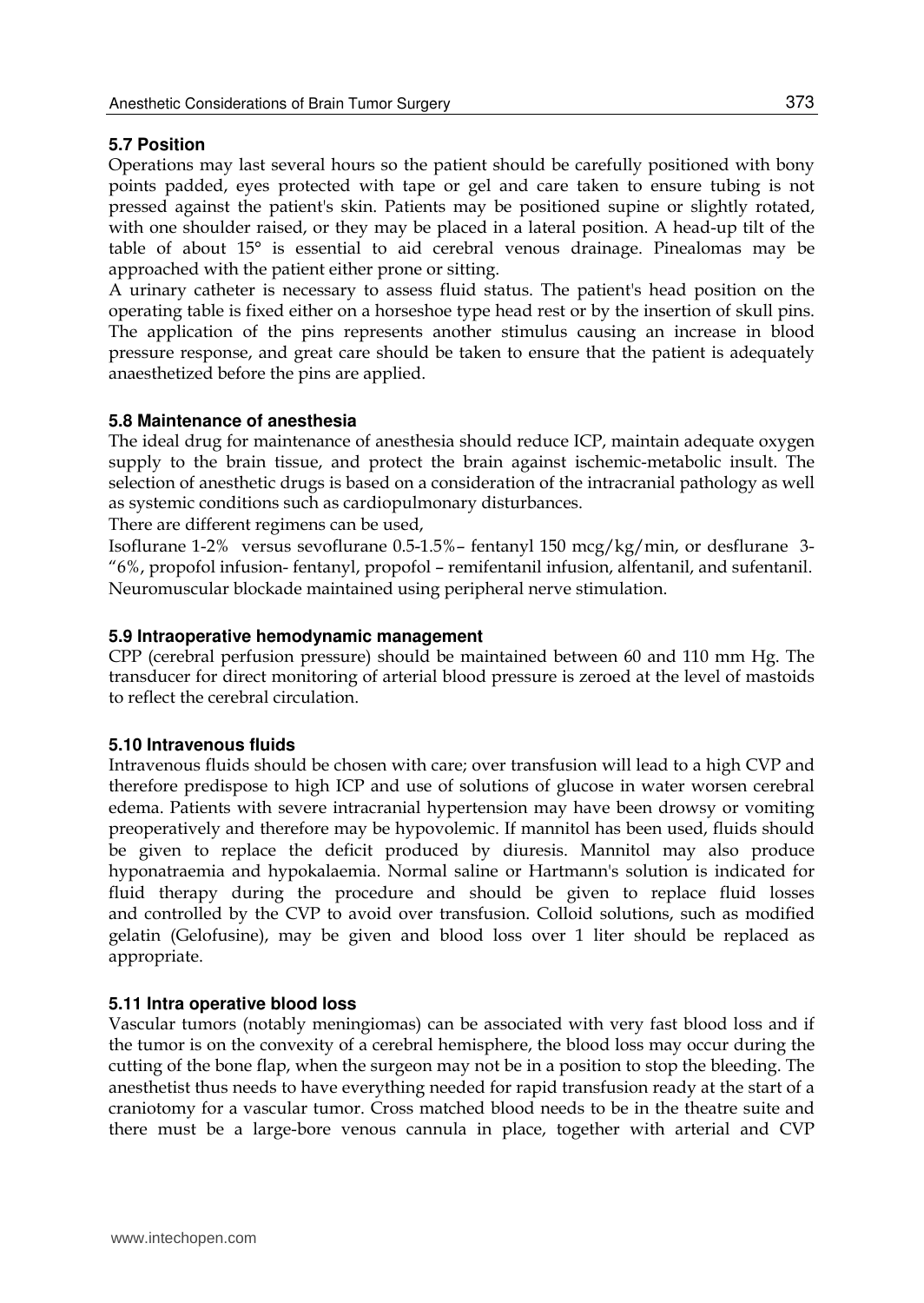measurement. A blood warmer needs to be set up and acid–base estimations available quickly. Further significant and persistent blood loss may occur during the subsequent resection of a meningioma, so it is important that the initial blood loss is replaced. The cerebral vasoconstriction that occurs with hemorrhage reduces CBF significantly, especially in the junctional areas between the major cerebral vessels.

#### **5.12 Management intraoperative hypotension**

Adequate oxygenation, ventilation, and fluid replacement, careful elevation of the blood pressure with a continuous infusion of an inotrope or vasopressor may be necessary. Phenylephrine, 0.1 to 0.5 mcg/kg/minute, and dopamine, 1 to 10 mcg /kg/minute, are appropriate drugs in this setting. A bolus dose of vasopressor must be used cautiously because abrupt increases in blood pressure can elevate ICP to dangerous levels, especially in patients who have disordered auto regulation. Balance between maintenance of CPP to areas of brain rendered ischemic due to compression by hematoma, and the risk of more vasogenic brain edema or bleeding. Jugular venous bulb oxygen saturation monitoring may help assess adequacy of global.

#### **5.13 Management intraoperative hypertension**

Hypertension is treated cautiously because the elevation in blood pressure may reflect compensatory hyperactivity of the sympathetic nervous system in response to elevated ICP and compression of the brain stem (Cushing's reflex). Adequate oxygenation, ventilation, volume replacement, and analgesia should be first assessed and corrected. (i.e., opioids) and/or depth of anesthesia (propofol, barbiturates, etomidate) before an antihypertensive drug, such as either labetalol or esmolol, which has minimal cerebral vasodilating effects, should be administered. When treating hypertension, maintenance of CPP is a major concern.

## **5.14 Induced hypotension**

Hypotension to a MAP of 60–70 mmHg, which will provide a surgical field with reduced oozing, Before hypotension is used, the patient's physical state should be carefully assessed, particularly looking for signs of ischemia in the cerebral or coronary circulations or a history of hypertension. Hypotension should not normally be applied until the dura is open, and the length of hypotension should be kept as short as possible. Hypovolemia should not be allowed to coexist with induced hypotension; blood replacement must parallel blood loss. CBF is maintained constant as long as the MAP is between 60 and 160 mmHg, may be of value.

Monitoring must be extensive and reliable; as well as the monitoring mentioned, jugular venous oxygen content measurements are valuable, as are transcranial Doppler measurements of flow velocity. The use of propofol infusion with opioid analgesics and moderate hyperventilation provides a satisfactory surgical field for most neurosurgical operations but occasionally the resection of a large vascular tumor may still require hypotension. Hypotension is most easily induced by the combination of labetalol (10–20 mg) followed by sodium nitroprusside infusion (0.01%). The infusion is best given along the central venous line, so that the time lag between changing the infusion rate and observing the effect on blood pressure is kept to a minimum.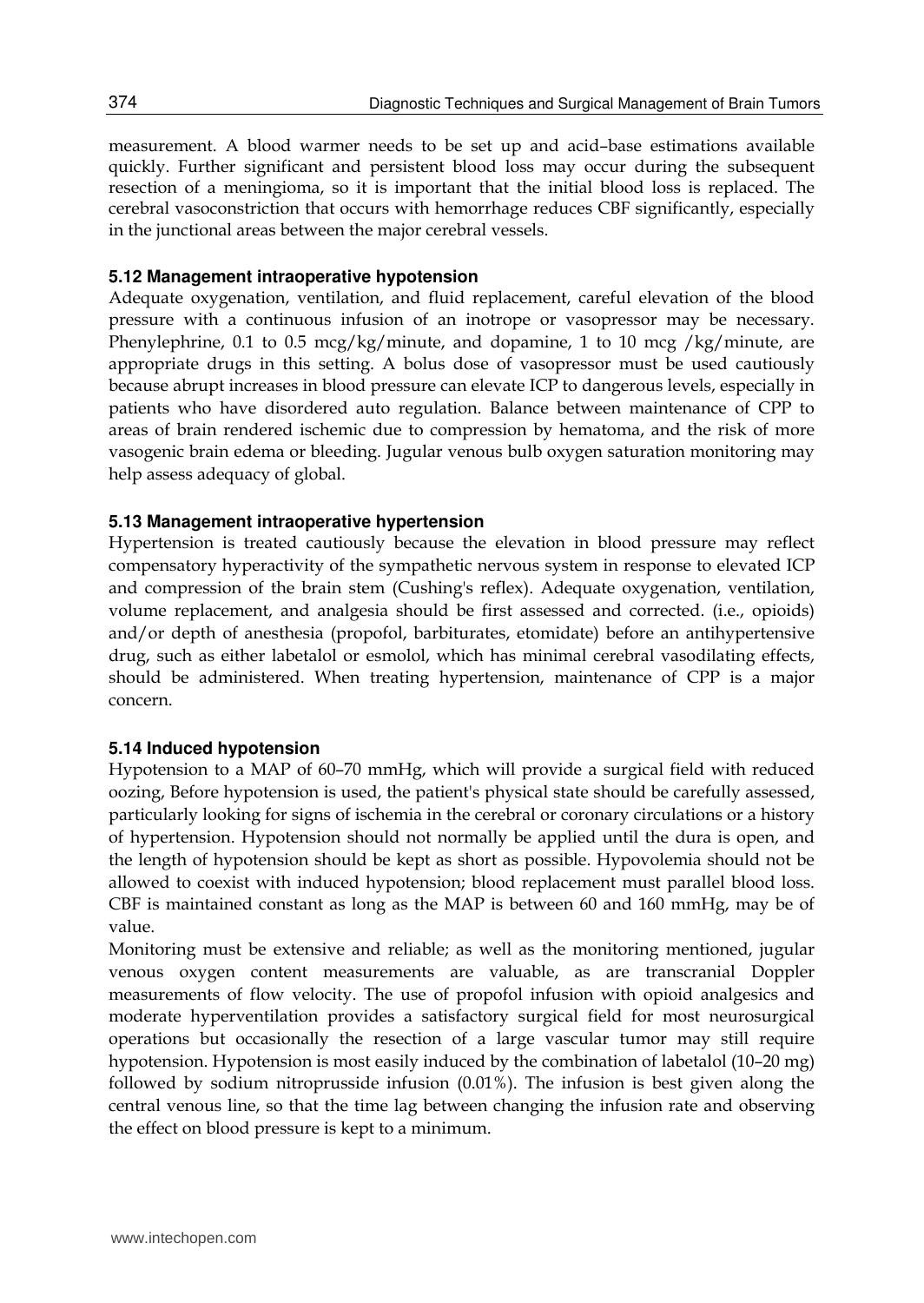Sodium nitroprusside causes cerebral vasodilatation but the effect can be overcome by ensuring that the arterial pressure is lowered to at least 70% of the control value. If the anesthetic has been so arranged that the patient's cardiovascular system is stable and not responding to painful stimuli, hypotension should be easily achieved with such small doses of propofol that toxicity is not invoked. If the patient develops a tachycardia or is resistant to sodium nitroprusside, it is better to supplement the action of sodium nitroprusside by another drug, such as labetalol or propranolol to control heart rate, or to increase the infusion of propofol or the inhaled concentration of isoflurane, rather than using excessive infusion rates of sodium nitroprusside. Other hypotensive agents are available, such as trimetaphan and trinitroglycerine (GTN). GTN, like sodium nitroprusside, causes an increase in ICP and also a marked tachycardia. Trimetaphan is a less effective drug than either but does not because a rise in ICP, unless the patient is suffering from extreme degrees of intracranial space occupation, in which case the ganglionic blockade may produce an increase in CBF by blocking the sympathetic supply to the cerebral vessels. When induced hypotension is being used, it is important that the surgeon knows this and that, after the tumor is resected, blood pressure is returned to normal before the dura is closed. This is essential so that the bleeding points can be visualized and sealed.

# **6. Tight brain (increased intracranial tension ICT)**

## **6.1 Prevention**

Preoperative: adequate anxiolysis and analgesia.

Pre induction: hyperventilate on demand, head-up position; head straight, no jugular vein compression.

Avoid over hydration.

Osmotic diuretics, as (mannitol, hypertonic saline); and steroids.

Loop diuretics (furosemide).

Optimize hemodynamics: MAP, central venous pressure, pulmonary capillary wedge pressure, and heart rate; use beta-blockers, clonidine, or lidocaine if necessary.

Ventilation: Pao<sub>2</sub> > 100; Paco<sub>2</sub>  $\sim$  35 mm Hg, low intra thoracic pressure.

Induction, and maintenance by use of intravenous anesthetics.

## **6.2 Treatment**

Cerebrospinal fluid drainage (lumbar catheter or ventricle)

Osmotic diuretics.

Hyperventilation.

Augment depth of anesthesia using intravenous anesthetics (propofol, thiopental, etomidate) .

Muscle relaxation.

Improve cerebral venous drainage: head up, no positive end-expiratory pressure, reduce inspiratory time.

Mild controlled hypertension, if cerebral autoregulation intact (MAP  $\sim$  100 mm).

# **7. Emergence from general anesthesia**

The closure of a craniotomy may take a little time. Following surgery for a space-occupying lesion, some postoperative brains welling is likely and great care should be taken to ensure that the end of the anesthetic is smooth, without undue hypertension, coughing or straining.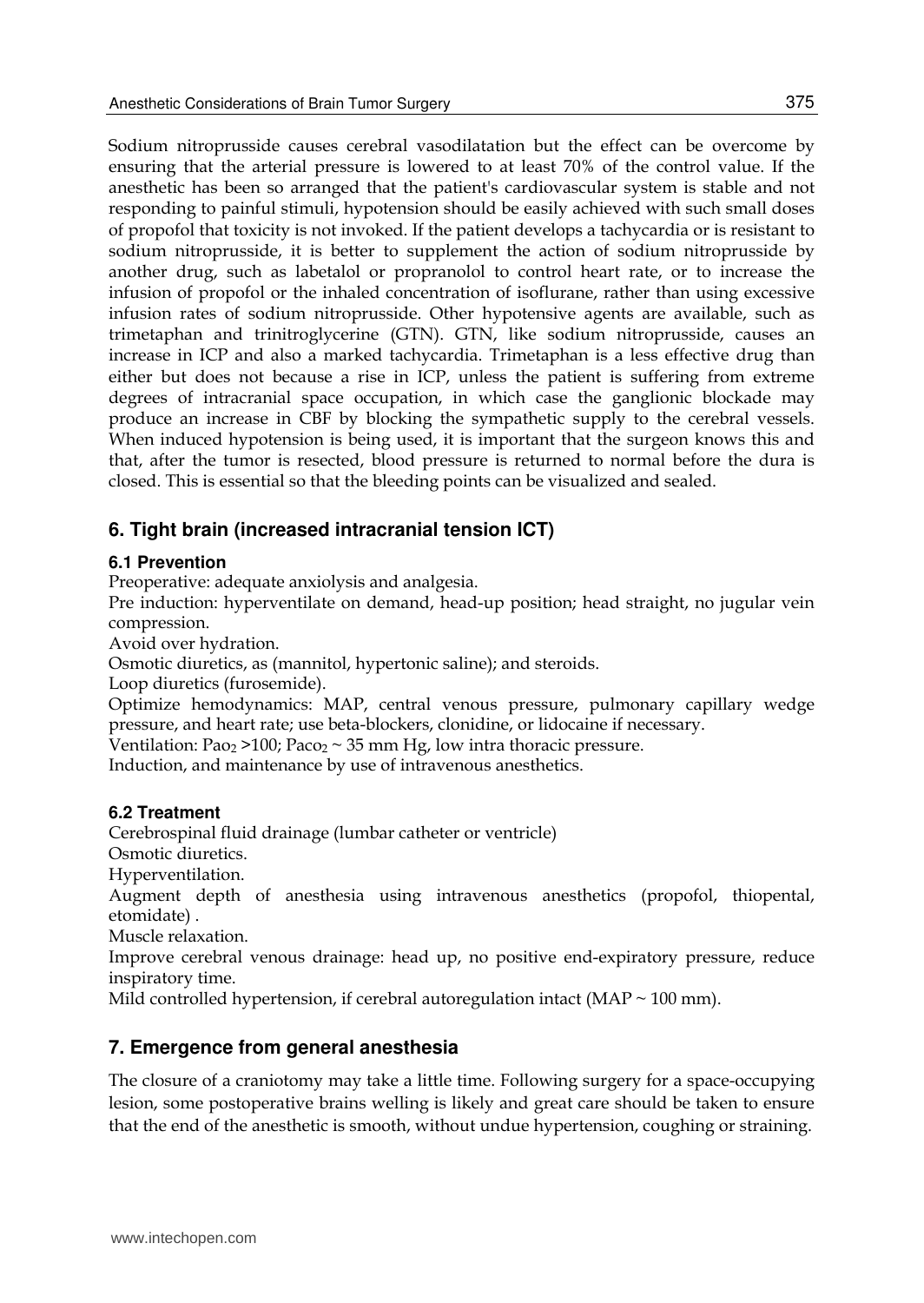- Much movement of the head may take place then and the patient should not cough or strain. Normally, however, During the closure period, the propofol and relaxant infusions can be reduced, the aim being to ensure that the patient is awake at the end of the procedure, but reversal of the muscle relaxant must be left until after any dressings or head bandages have been applied.
- Avoiding of coughing and straining is essential. In order to avoid hypertension on extubation, removal of the endotracheal tube and suctioning of the pharynx may be covered with IV lignocaine 1.5 mg/kg 90 s before extubation. Labetalol can also be given to obtund these responses.
- Anesthetic technique should be so judged as to produce an awake, responding patient in the recovery area, so that neurological monitoring to detect the postoperative complications of hematoma formation may be started. 20% of elective craniotomy patients develop raised ICP in the early postoperative period. Systemic hypertension is frequent and has been associated with an increased risk of postoperative intracranial hemorrhage.
- Oxygen consumption is increased (up to 5 times) by re warming (shivering/ non shivering thermo genesis) and pain.
- Remifentanil can be used to control blood pressure during emergence of anesthesia after craniotomy for brain tumors. It has higher rapid recovery score than esmolol and other narcotics. In addition, it can be used when esmolol is contraindicated such as in cardiac patients, asthmatics, chronic obstructive pulmonary disease, or during pregnancy. Also, it decreases the need for postoperative analgesia and allows sedation if the infusion is continued as surgical patients are admitted to the ICU

# **7.1 Indications of postoperative intensive care unit after brain tumor surgery**

- 1. Patients in whom a tight brain was present during surgery.
- 2. Excessive blood loss.
- 3. Edema spread is marked should be considered for postoperative pressure ventilation in an intensive care unit.
- 4. Obtunded consciousness
- 5. Inadequate airway control preoperatively;
- 6. Intraoperative catastrophe
- 7. Deranged intra cerebral hemo- or homeostasis postoperatively.
- 8. Long operation (>6 hours).
- 9. Repeated surgery,
- 10. Surgery involving or close to vital brain areas.
- 11. Surgery associated with significant brain ischemia (e.g., long vascular clipping times, extensive retractor pressure).

## **7.2 Differential diagnosis of unplanned delayed emergence**

After 10 to 20 minutes of cessation of pharmacologically adequate anesthesia with shortacting agents, the patient should be awake enough to obey simple verbal commands.

- 1. Opioid overhang (fentanyl or sufentanil): try carefully titrated antagonization with small doses of naloxone or naltrexone
- 2. Nonanesthetic causes (seizure, cerebral edema, intracranial hematoma, pneumocephalus, vessel occlusion/ischemia, metabolic or electrolyte disturbances).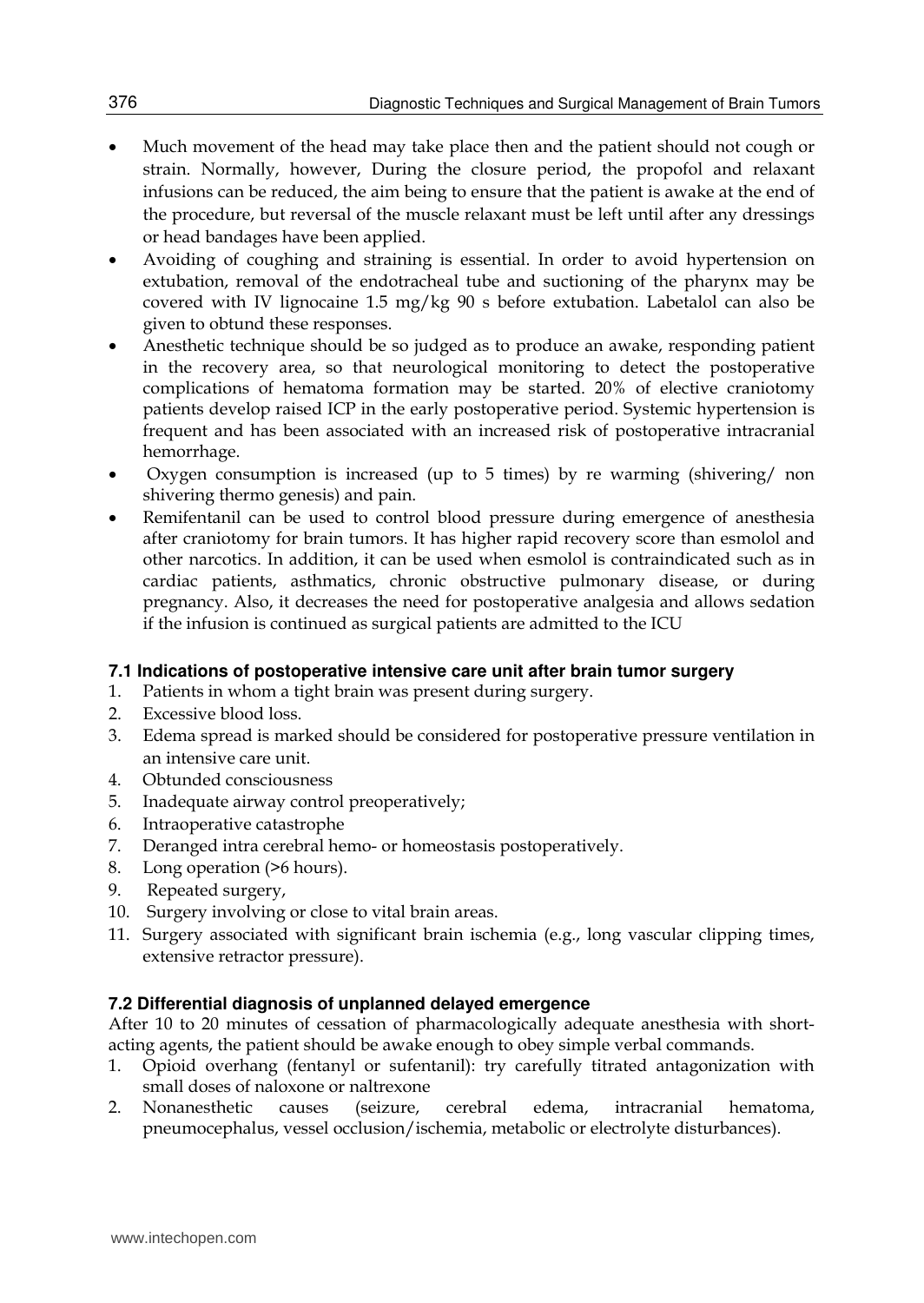## **8. Specific anesthetic considerations**

## **8.1 Posterior fossa tumors 8.2 Positioning**

## **Prone postion:**

This position offers good access to midline structures but bleeding can obscure the surgical field. Head-up tilt is employed to reduce hemorrhage but this increases the risk of air embolism. The head is fixed in clamps in preference to a horseshoe in order to minimize pressure on the face and eyes.

## **Lateral position:**

This is suitable for approaches to lesions not in the midline, particularly the cerebellopontine angle. A pad should be placed under the body in the axilla to minimize weight on the lower arm and shoulder.

## **Sitting position:**

This was widely used for posterior fossa surgery in the past.

## *Advantages of sitting position:*

It provides good surgical access to midline structures, Improves surgical orientation It allows good Drains of blood, and CSF.

## *Complications of sitting position:*

#### Cord compression.

Pneumocephalus. Following a craniotomy, an air-filled space between the dura ,and arachnoids remains after CSF has leaked away during surgery ,and brain bulk is reduced. In the recovery period brain bulk increases again as cerebral edema develops, arterial carbon dioxide concentrations increase and CSF re accumulates. The trapped air then comes under increasing pressure. N2O will worsen the situation. Pneumocephalus presents as delayed recovery or deteriorating neurological state and should always be considered if this occurs. Pneumocephalus can be reduced by discontinuing nitrous oxide 15 minutes before surgery finishes and by allowing the PaCO2 to rise towards the end of surgery.

#### *Venous air embolism.*

The incidence of VAE during posterior fossa procedures in the sitting position is 40% to 45%. For seated cervical laminectomy or surgery in the prone or lateral positions, VAE occurs in approximately 10% to 15% of cases.

VAE can occur whenever pressure within an open vessel is sub atmospheric. Clinically significant VAE is unusual unless the surgical site is >20 cm above the level of the heart.

When open vessels cannot collapse, which is the case with major venous sinuses as well as bridging and epidural veins, the risk of VAE increases substantially.

Massive air embolism produces abrupt and catastrophic hemodynamic changes. Fortunately, this type of VAE is rare.

More commonly, air entrainment occurs slowly over a longer period of time and may produce little or no respiratory or hemodynamic compromise.

## **8.3 Monitoring for VAE**

Hemodynamic changes. Monitoring of hemodynamics may not provide sufficient advanced warning in the case of massive air embolism because the hemodynamic changes are abrupt and catastrophic.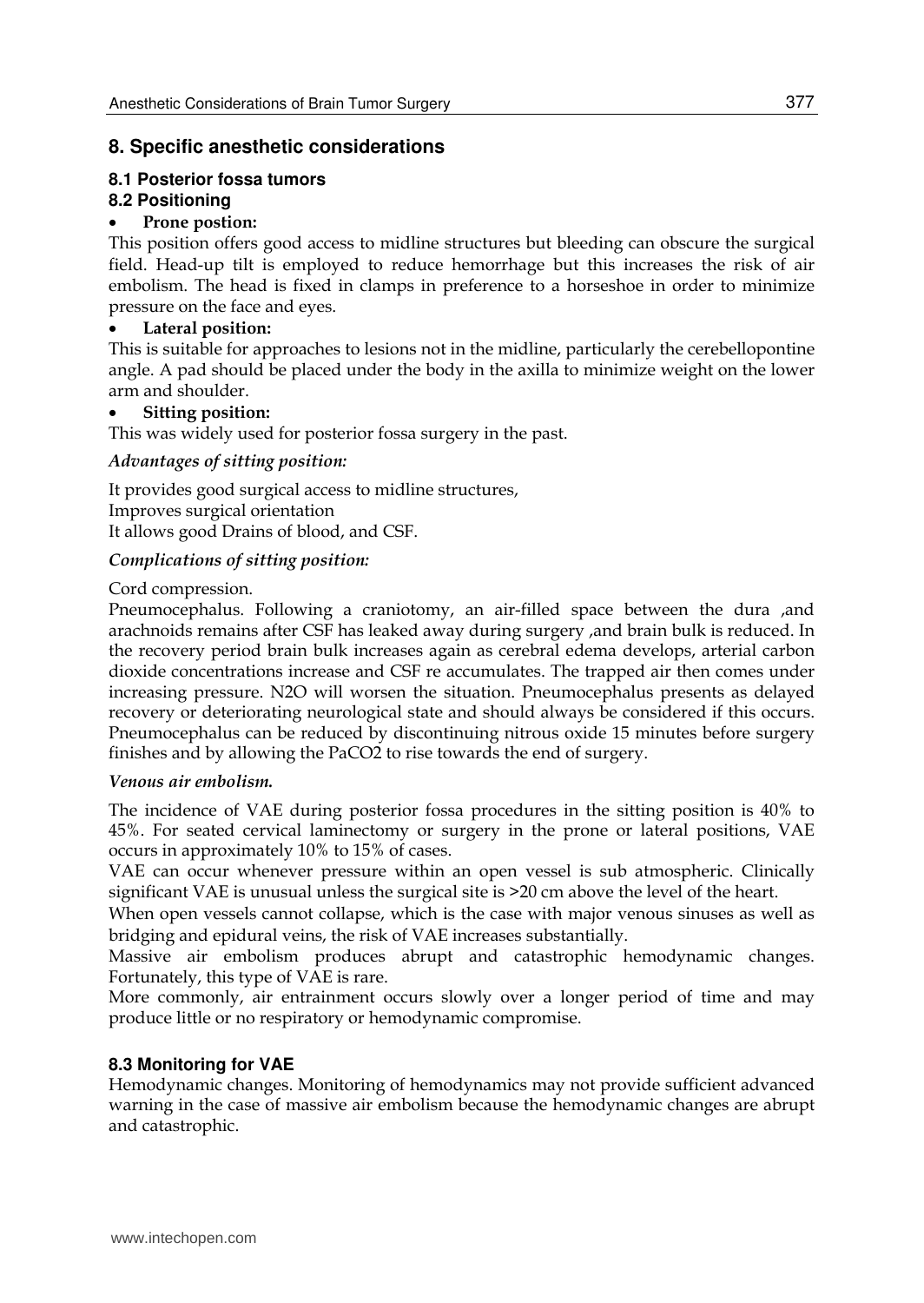Doppler and ETco<sub>2</sub> monitoring are considered the acceptable minimum.

Precordial Doppler

This device can detect 1 mL of air or less, which makes it more sensitive than any other monitor except trans esophageal echocardiography (TEE). The Doppler is not quantitative, however, and it requires experience to recognize which of the various sounds it emits is indicative of air.

End-tidal gas monitoring VAE is associated with a decreasing  $ETco<sub>2</sub>$  and the presence of end-tidal nitrogen (ETn<sub>2</sub>).

The CVP can help in positioning the Doppler. Also, the aspiration of air both confirms the diagnosis of VAE and serves as a treatment.

PA pressures rise with significant VAE, the PA catheter can be useful for both diagnosis and therapy.

Trans esophageal echocardiography (TEE) is more sensitive than Doppler ultrasound and is specific because the air bubbles are visualized directly.

# **8.4 Prevention of VAE**

# **Positive end-expiratory pressure (PEEP)**

 The use of PEEP to prevent VAE in the sitting position is controversial. High levels of PEEP (>10 cm H<sub>2</sub>O) are needed to increase venous pressure at the head, and studies are inconsistent as to whether PEEP decreases the incidence of VAE. PEEP can, however, reduce venous return, cardiac output, and mean arterial blood pressure, which may be detrimental.

# **Volume loading**

- Although hypovolemia has been proposed as a predisposing factor for VAE.
- Deliberate hypoventilation
	- While some studies suggest that moderate hypoventilation may reduce the risk of VAE, hypoventilation also increases cerebral blood flow and cerebral blood volume, which may impair surgical exposure.

# **9. Intraoperative anesthetic considerations of posterior fossa tumors**

The conduct of anesthesia is similar to supratentorial surgery.

Muscle relaxation is best provided by continuous infusion (e.g. atracurium).This helps ventilation and prevents movement in a relatively lightly anesthetized patient. If motor nerve function is monitored, such as the facial nerve during acoustic neuroma surgery, muscle relaxation must be discontinued, and sufficient depth of anesthesia must be provided. A remifentanil infusion is ideal in this situation. Hypotensive techniques increase the risks of ischemic damage specially in sitting position, and when the head is up position.

Hemodynamic instability occurs if the brainstem is manipulated.

Bradycardia can occur when the peri ventricular grey matter and the reticular formation are stimulated. Most arrhythmias occur during surgery near the pons, and the roots of nerves V, IX and X.

Severe hypertension can result from stimulation of the trigeminal nerve.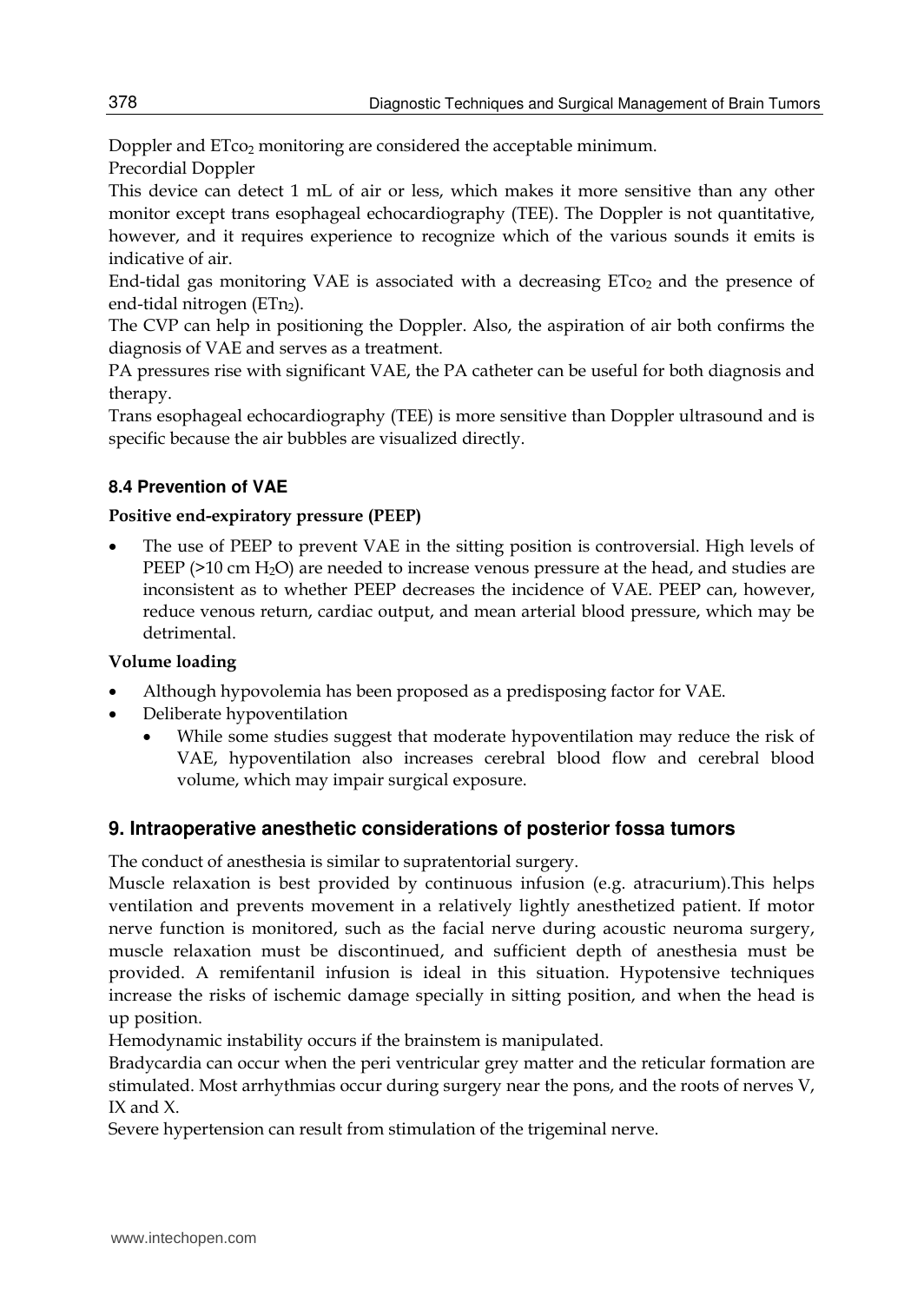## **9.1 Intraoperative brain stem monitoring**

Monitoring techniques include somatosensory evoked potentials (SSEPs), brain stem auditory evoked potentials (BAEPs), and the spontaneous and evoked electromyogram (EMG). This monitoring can be a challenge for the anesthesiologist because muscle relaxants complicate interpretation of the EMG, and  $N_2O$  and high-dose inhalation anesthesia may interfere with SSEPs.

Extubation should be delayed if there are concerns of brainstem or cranial nerve injury.

# **10. Post operative special considerations after posterior fossa surgery**

## **10.1 Ventilation/airway abnormalities**

Because of disease- or surgery-induced dysfunction of cranial sensory or motor nerves, patients may have difficulty swallowing, vocalizing, or protecting the airway. In addition, damage to or edema of the respiratory centers from intraoperative manipulation can result in hypoventilation or erratic respiratory patterns. Therefore, longer-term ventilation and airway protection might be required in some patients.

Severe tongue and facial edema can occur owing to position-induced venous or lymphatic obstruction. The endotracheal tube should be left in place until the edema resolves.

Pulmonary edema may result from large VAE. Although pulmonary edema is usually responsive to conservative measures such as supplemental oxygen  $(O_2)$  and diuretics, continued postoperative ventilation may be appropriate until evaluation is completed.

## **10.2 Cardiovascular complications**

Hypertension is common after posterior fossa surgery and may contribute to edema formation and intracranial hemorrhage. Hence, one should be prepared to control postoperative hypertension.

## **10.3 Neurologic complications**

A variety of untoward neurologic complications can occur after posterior fossa operations. These include altered levels of consciousness, varying degrees of paresis, and specific cranial nerve deficits (e.g., visual disturbances, facial nerve paresis, impaired swallowing or phonation).

Treatment is supportive, but evaluation of delayed emergence should proceed lest a treatable non anesthetic cause go unrecognized. If cerebral paradoxical air embolism is suspected, hyperbaric oxygen therapy may be warranted.

Extreme neck flexion can cause mid cervical quadriplegia.

Peripheral nerve damage can result from faulty positioning. The brachial plexus, ulnar nerve and common peroneal nerve are most vulnerable.

## **10.4 Pneumocephalus**

Air is retained in the cranial cavity after all craniotomies regardless of position. When the patient is in the sitting position, cerebrospinal fluid drains easily, and a larger amount of air may be trapped when the wound is closed. In most cases, the air is reabsorbed uneventfully over several days ,and no treatment is necessary. There is little evidence that anesthetic technique influences either the incidence or the volume of pneumocephalus.

Tension pneumocephalus can occur when the brain re-expands and compresses the air. This situation is difficult to diagnose but should be suspected if emergence is delayed after an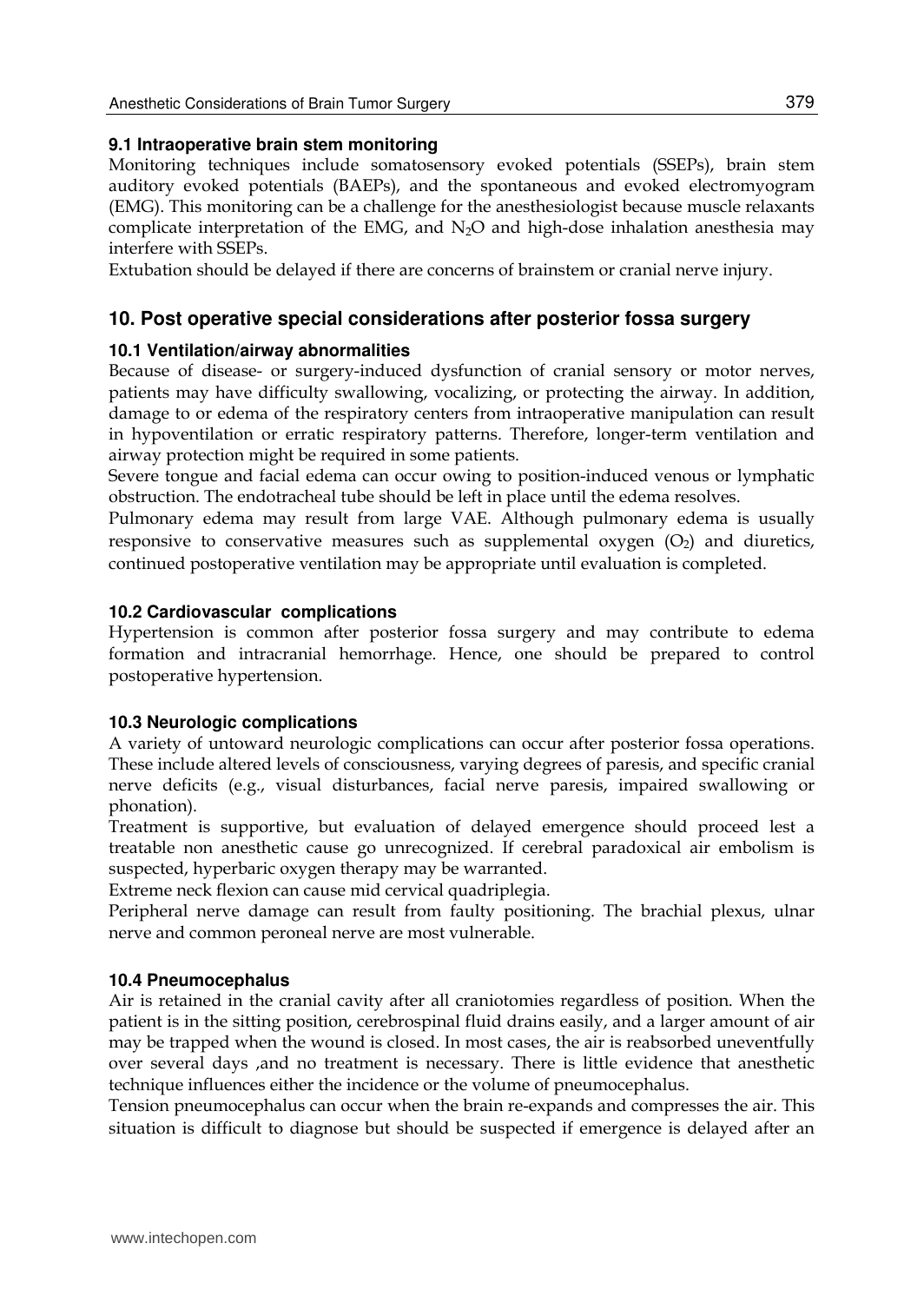otherwise uneventful operation or if either cardiovascular collapse or neurologic deterioration occurs postoperatively. In such rare circumstances, surgical evacuation may be indicated

## **11. Trans sphenoidal hypophysectomy**

The Trans sphenoidal approach to the pituitary is used for the excision of tumors that lie within the

Sella or that has extension to the immediate supra sellar area.

## **11.1 Preoperative evaluation**

#### **Secreting lesions:**

Prolactin Galactorrhea, a Cushing's disease (hypercortisolim, centripetal obesity, Diabetes mellitus, friable tissues .Acromegaly/gigantism, glucose intolerance, thick skin (difficult cannulation).

#### **Non Secreting lesions:**

Suprasellar Nonsecretory Panhypopituitarism, patients will commonly receive adrenal hormone supplementation at least temporarily. However, profound hypocortisolism with associated hyponatremia should be corrected preoperatively.in fact uncommon for thyroid deficiency to occur. However, hypothyroidism should be sought and corrected preoperatively because hypothyroid patients have a diminished tolerance to the cardiovascular depressant effects of anesthetics. SIADH (syndrome of inappropriate antidiuretic hormone secretion), visual (optic chiasm) symptoms, Hydrocephalus may occur.

## *Monitoring:*

Many practitioners place an arterial catheter, but it is not absolutely necessary. Access for blood sampling is a valuable adjunct to postoperative care if diabetes insipidus develops. Blood loss is usually modest.

## **11.2 Anesthetic technique**

The procedure is performed in a supine position, usually with some degree of head-up posture to avoid venous engorgement.

A pharyngeal pack will prevent an accumulation of blood in the stomach (which causes vomiting) or in the glottis (which contributes to coughing at extubation).

A RAE-type tube secured to the lower jaw at the corner of the mouth opposite the surgeon's dominant hand (e.g., the left corner of the mouth for a right-handed surgeon) is suitable.

A small esophageal stethoscope and temperature probe can lie with the endotracheal tube. Covering the entire bundle with a towel drape (a plastic sheet with an adhesive edge) placed just below the lower lip so that it hangs from the lower jaw like a veil will protect it from the preparation solutions.

The procedure requires a C-arm image intensifier (lateral views), and the head and arms are relatively inaccessible once the patient is draped. It is appropriate to establish the nerve stimulator at a lower extremity site.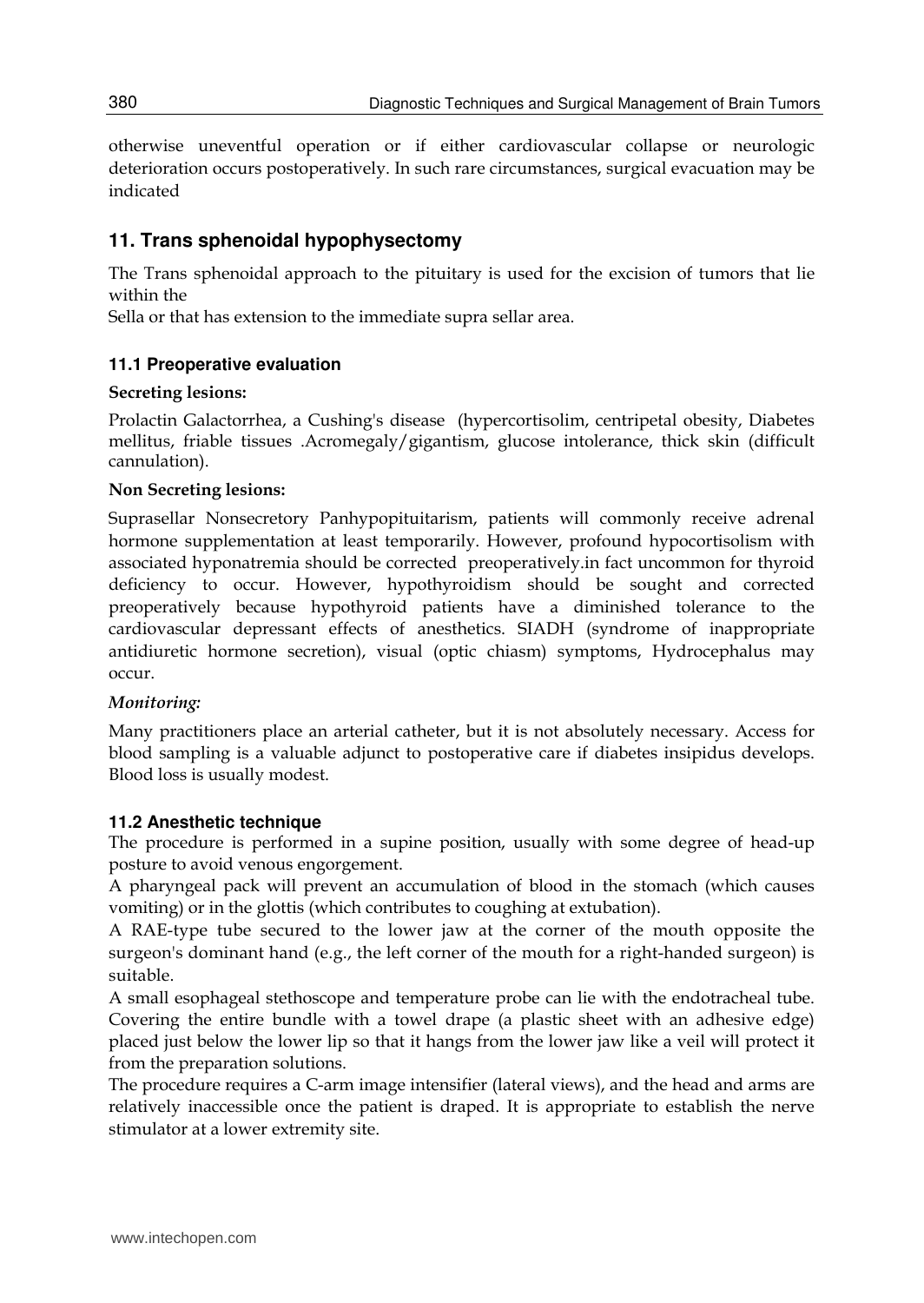The surgical approach is through the nasal cavity by means of an incision made under the upper lip. During the approach, the mucosal surfaces within the nose are infiltrated with a local anesthetic and epinephrine solution, and the patient should be observed for the occurrence of dysrhythmias.

Surgical preferences for CO2 management will vary. In some instances, hypocapania will be requested to reduce brain volume and thereby minimize the degree to which the arachnoid bulges into the sella.

Avoidance, when possible, of opening the arachnoid membrane. Postoperative CSF leaks can be persistent and are associated with a considerable risk of meningitis.

By contrast, in tumors with suprasellar extension, normal or increased CO2 will help deliver the lesion into the sella for excision. As an alternative method, some surgeons have resorted to "pumping" saline or air into the lumbar CSF space.

DI (Diabetes insipidus) usually develops 4 to 12 hours postoperatively and very rarely arises intraoperatively. The clinical picture is one of polyuria in association with a rising serum osmolality. The diagnosis is made by comparison of the osmolality of urine and serum. Hypoosmolar urine in the face of an elevated and rising serum osmolality strongly supports the diagnosis. Desmopressin (DDAVP) is usually administered. In general, the patient is losing fluid that is hypoosmolar and relatively low in sodium. Half-normal saline and 5% dextrose in water (D5 W) are commonly used as replacement fluids.

# **12. Awake craniotomy**

Awake craniotomies are performed when tumors or epileptic foci lie close to the cortical areas required for either speech or motor function or close to the mesial temporal structures critical to short-term memory.

## **12.1 Pr anesthetic Evaluation/Preparation**

At the preoperative interview, the patient should be educated about the nature and duration of the procedure and the limitations on movement. One should obtain a description of both the aura and the seizures to facilitate recognition of them. One should a scertain whether the patient is subject to grandmal convulsions.

If intraoperative electrocorticography to identify seizure foci is intended, it is common to discontinue or reduce the anticonvulsant dose by half according to the perceived risk of uncontrolled seizures.

Premedication drugs with an anticonvulsant effect, such as the benzodiazepines, should not be used because they may interfere with intraoperative EEG localization

## **12.2 The objectives of the anesthetic technique are to**

Minimize patient discomfort associated with the potentially painful portions of the procedure, and with the prolonged restriction of movement.

Ensure patient responsiveness and compliance during the phases of the procedure that require assessment of either speech or motor/sensory responses to cortical stimulation.

Select anesthetic techniques that produce minimal inhibition of spontaneous seizure activity.

There are probably many ways of providing sedation that are consistent with the mentioned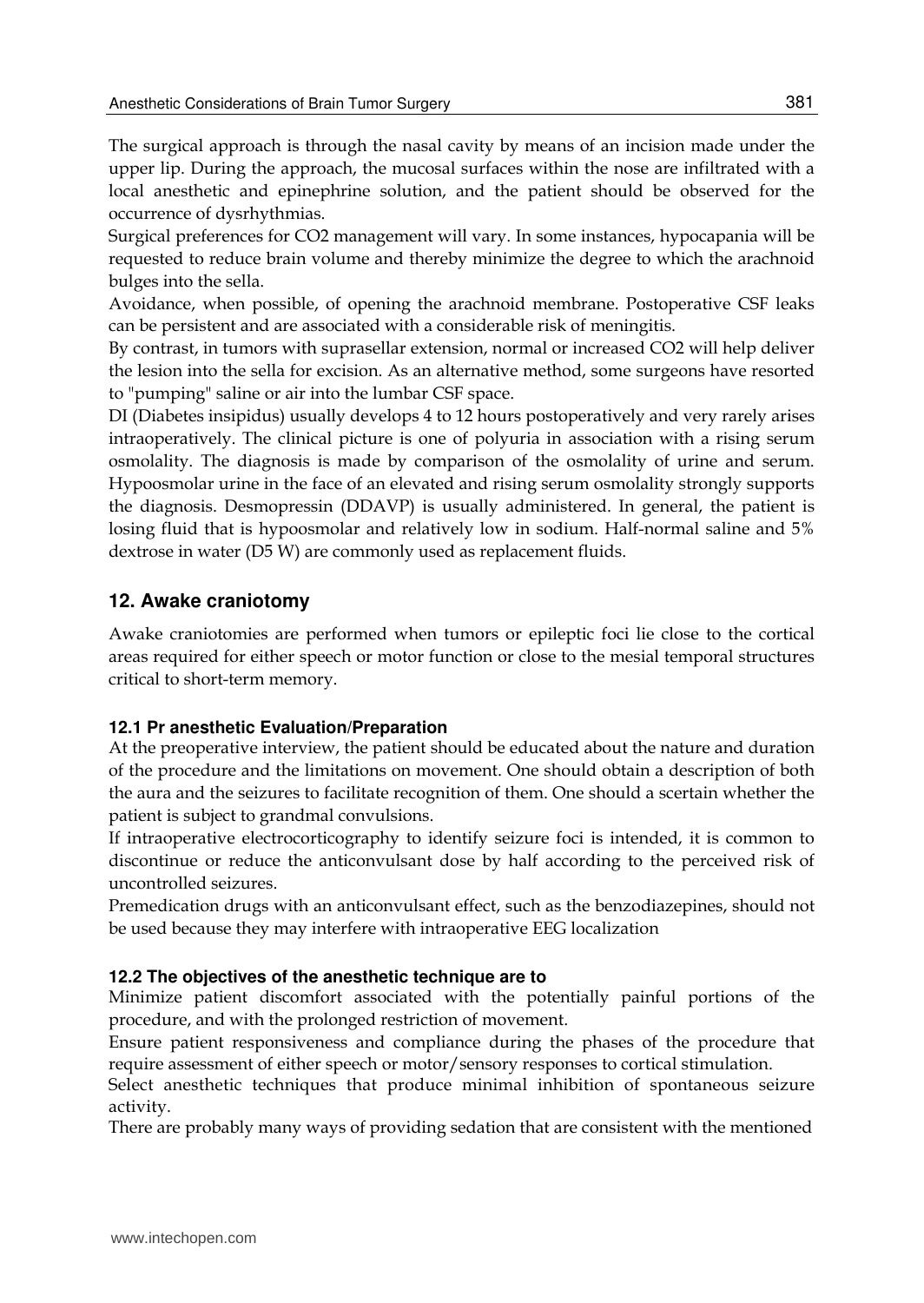objectives, and many techniques are in active use. They range from minimal sedation approaches, through deep sedation during which intermittent unresponsiveness is achieved with spontaneous ventilation and an unprotected airway, to asleep-awake-asleep techniques with intermittent airway management with an LMA(laryngeal mask air way), sometimes with positive-pressure ventilation.

## **12.3 Anesthetic techniques**

An awake craniotomy is the surgeon's local anesthetic technique. "Sedation" cannot compensate for inadequate anesthesia of the scalp, as accomplished with pin site infiltration and nerve blocks.

Typically, this procedure is performed as (a monitored anesthesia care) "MAC," although small doses of induction anesthetic, most often propofol, are usually required at the time of stimulation of the periosteum at the base of the skull by the needle.

After placement of the relevant electrodes, the patient's seizure medication is discontinued and the patient remains in an observation unit with EEG and patient behavior recorded continuously. In this manner, the EEG events associated with the clinically significant seizure events and their anatomic origin can be identified.

Several centers have used a droperidol/synthetic narcotic combination (e.g., droperidol, 2.5 to 7.5 mg; alfentanil, 5- to 10-mg/kg load, 0.5- to 1.0-mg/kg/min infusion; Fentanyl, 0.7 mg/kg load, 0.7- mg/kg/hr infusion).

Others use principally propofol by either physician- or patient-controlled infusion.

Care should be taken when administering additional sedative agents, especially narcotics, whose respiratory depressant effects might be synergistic with propofol. This consideration is especially relevant when pin fixation is used. Pin fixation severely restricts the Anesthesiologist's capacity to intervene quickly in the event of excessive respiratory depression or loss of patency of the airway.

Propofol, if used, should be discontinued at least 15 minutes before EEG recording. In spite of prompt awakening, propofol leaves a residual EEG "footprint" characterized by highfrequency, high-amplitude beta activity that can obscure the abnormal activity that is being sought in the cortical surface EEG. Various groups have reported use of the LMA, commonly with narcotic-propofol sedation and spontaneous ventilation during the craniotomy; administration of the sedative is discontinued and the LMA is removed once the brain surface is exposed.

Infusion of remifentanil and propofol and positive-pressure ventilation.

More recently, the  $\alpha$ 2-agonist dexmedetomidine at low dose (0.1 to 0.3 mg/kg/hr) has been used by some, both with and without intermittent use of the LMA.

## **12.4 Monitoring during awake craniotomy**

Routine, noninvasive monitors are almost always sufficient. Reliable capnography to provide breath by-breath confirmation of airway patency and respiratory drive is an essential component of the technique if deep sedation is intended for any portion of the procedure. These procedures are often lengthy, and attention to the details of patient comfort (warming blankets, a sheepskin, and room temperature) will improve patient tolerance.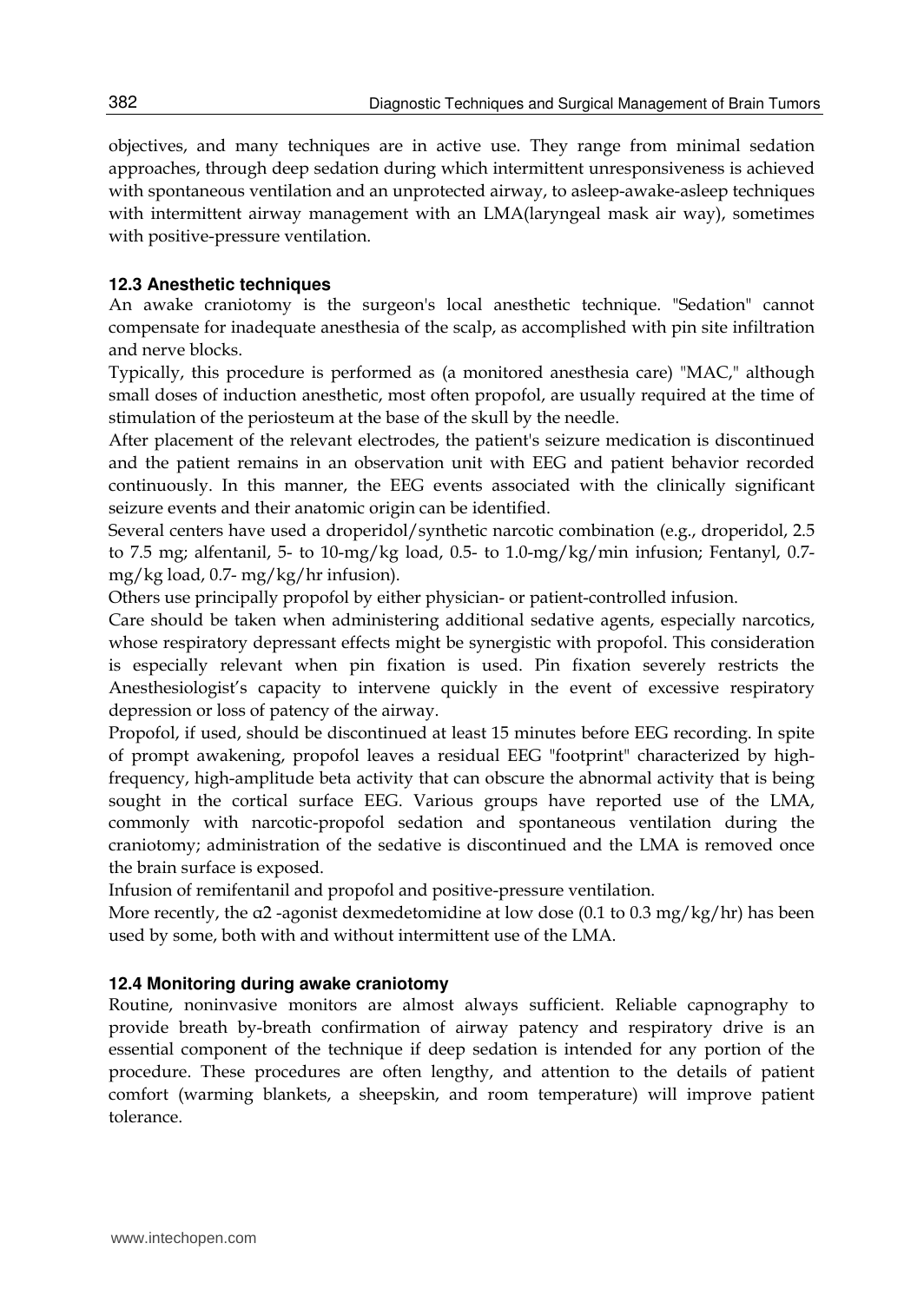#### **13. References**

- [1] Nicolas J. Bruder ,Patrick A. Ravussin.Anesthesia for Supratentorial Tumors, Handbook of Neuroanesthesia, 4th Edition, 2007 Lippincott Williams & Wilkins.
- [2] Patterson JT, Hanbali F, Franklin RL, Nauta HJW. Neurosurgey. In: Townsend CM, Beauchamp RD, Evers BM, Mattox KL, eds. *Sabiston Textbook of Surgery*. 18th ed. Philadelphia, Pa: Saunders Elsevier; 2007:chap 72.
- [3] Michael F. Roizen; Preoperative Evaluation ,: Miller's Anesthesia, 6th ed., Copyright © 2005 ELSEVIER CHURCHILL LIVINGSTONE.
- [4] John C. Drummond,Piyush M. Patel Neurosurgical Anesthesia Miller's Anesthesia, 6th ed., Copyright © 2005 ELSEVIER CHURCHILL LIVINGSTONE.
- [5] Richard A, Girard F, Girard DC, et al. Cisatracurium-induced neuromuscular blockade is affected by chronic phenytoin or carbamazepine treatment in neurosurgical patients. Anesth Analg  $2005;100:538$ â $\varepsilon$ "544.
- [6] Petersen KD, Landsfeldt L, Cold GE, et al: Intracranial pressure and cerebral hemodynamics in patients with cerebral tumors: A randomized prospective study of patients subjected to craniotomy in propofol-fentanyl, isoflurane-fentanyl, or sevoflurane-fentanyl anesthesia. Anesthesiology 98:329, 2003.
- [7] Hernandez-Palazon J, Martinez-Lage JF, Rosa-Carrillo VN, et al: Anesthetic technique and development of pneumocephalus after posterior fossa surgery in the sitting position. Neurocirurgia 14:216, 2003.
- [8] Kaisti KK, Langsjo JW, Aalto S, et al. Effects of sevoflurane, propofol, and adjunct nitrous oxide on regional cerebral blood flow, oxygen consumption, and blood volume in humans. Anesthesiology 2003;99:603-613.
- [9] Goma HM, Ali MZ Control of emergence hypertension after craniotomy for brain tumor surgery. Neurosciences (Riyadh). 2009 Apr;14(2):167-71.
- [10] Yoshimitsu K, Suzuki T, Muragaki Y, Chernov MIseki H. Development of modified Intraoperative Examination Monitor for Awake Surgery (IEMAS) system for awake craniotomy during brain tumor resection. Conf Proc IEEE Eng Med Biol Soc. 2010;1:6050-3.
- [11] Tsuruta S, Yamada M, Shimizu T, Satsumae T, Tanaka M, Mizutani T. Airway management using i-gel in two patients for awake craniotomy. Masui. 2010 Nov;59(11):1411-4.
- [12] Andersen JH, Olsen KS .Anaesthesia for awake craniotomy is safe and well-tolerated. Dan Med Bull. 2010 Oct;57(10):A4194.
- [13] Wu CT, Chen LC, Kuo CP, Ju DT, Borel CO, Cherng CH, Wong CS.A comparison of 3% hypertonic saline and mannitol for brain relaxation during elective supratentorial brain tumor surgery. Anesth Analg. 2010 Mar 1;110(3): 903-7.
- [14] Sharma D, Ellenbogen RG, Vavilala MSUse of transcranial Doppler ultrasonography and jugular oximetry to optimize hemodynamics during pediatric posterior fossa craniotomy. J Clin Neurosci. 2010 Dec;17(12):1583-4. Epub 2010 Aug 25.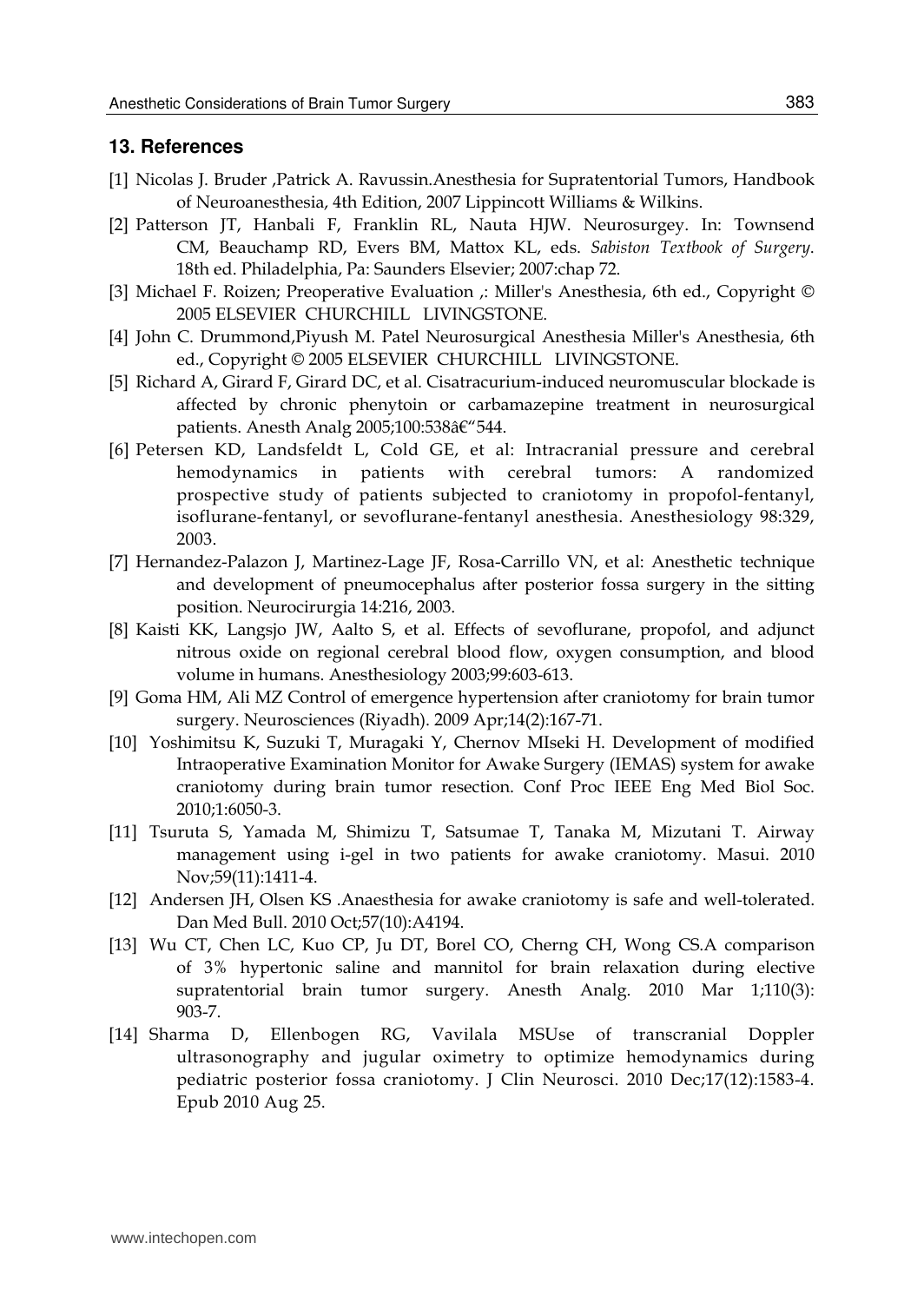[15] Kassebaum N, Hairr J, Goldsmith W, Barwise J, Pandharipande PDiabetes insipidus associated with propofol anesthesia. . Clin Anesth. 2008 Sep;20(6):466-8.